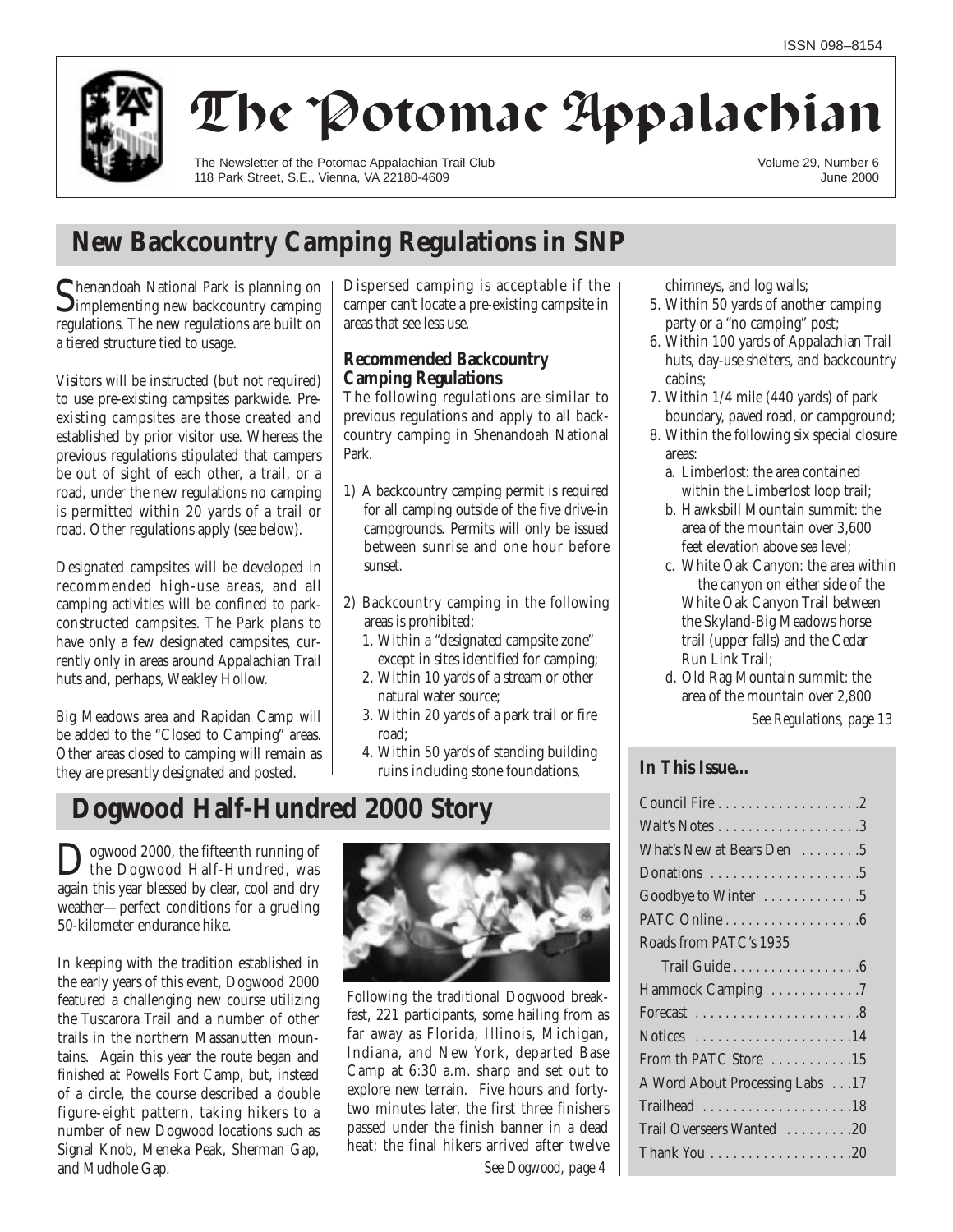#### **Council Members, Chairs and** *PA* **Staff**

#### **Officers**

**President:** Walt Smith, 703/242-0693 Ext. 40, wsmith@visuallink.com **VP Operations:** Tom Johnson **VP Volunteerism:** Mickey McDermott **Supervisor of Trails:** Pete Gatje Email: PJGatje@aol.com **Supervisor of Corridor Management:** Tom Lupp **General Secretary:** Warren Sharp **General Counsel:** Eric Olson **Membership Secretary:** Terry Cummings

**Treasurer:** Dick Newcomer **Recording Secretary:** Gerhard Salinger

**Sections/ Chapters Mountaineering Section:** Greg Christopulos **SMRG:** Peter Pennington **Ski Touring Section:** Steve Brickel **North Chapter:** Steve Koeppen **N. Shenandoah Valley Chapter:** Martha Clark **S. Shenandoah Valley Chapter:** Michael Groah **Charlottesville Chapter:** John Shannon **West Virginia Chapter:** Judy Smoot

**Standing Committee Chairs (Council Members) Blackburn Trail Center:** Chris Brunton **Cabins:** Mel Merritt **Cabin Construction:** Charlie Graf **Conservation:** Mary Margaret Sloan **Grants & Donations:** Jack Reeder **Endowment:** Dick Newcomer **Finance:** John Richards **Hikes:** Tom Johnson, 410/647-8554, johnts3@juno.com **Internet Services:** Stephen Raia **Land Management:** Anita Canovas **Land Acquisition:** Phil Paschall & Eric Olson **Legal:** Eric Olson **Maps:** Dave Pierce **Maryland Appalachian Trail Management Committee:** Charlie Graf *Potomac Appalachian:* Bianca Menendez **Public Affairs:** Terry Cummings **Publications:** Aaron Watkins **Shelters:** Charlie Graf, 410/757-6053 **Trail Patrol:** Kumait Jawdat

**Tuscarora Trail Land Management:**  Lloyd MacAskill

**Special Committees/Ongoing Activities Archives & Library:** Carol Niedzialek **Cabin Reservations:** Darlene Wall **Deputy Supervisor of Trails:** Rick Rhoades **Firestone Tract Management:** Shirley Strong **Information/Sales Desks:** Marguerite Schneeberger **Medical:** Dennis DeSilvey **SNP Boundary Trailheads Study Group:** Kerry Snow & George Walters **Tuscarora Trail Shenandoah Valley Project:**  Phoebe Kilby & Larry Bradford **Vining Tract Management:** Howard Johnson **Vienna Chamber of Commerce:** Patricia Driscoll-Smail *Potomac Appalachian*

**Chief Editor:** Bianca Menendez jns-bianca@home.com **Features Editor:** Joanne Erickson **Forecast Editor:** Joe O'Neill JJONeill@visi.net **Pre-press:** Nancy Merritt, MeritMktg@aol.com

## **Council Fire**

The Council held its regular meeting on<br>April 15 at the Conley Cabin on the Vining Tract. The meeting was attended by 16 Council members, 2 Staff, and 2 Club members. The PATC membership stands at 7,011, with 129 new members registering in the last month. An article by Angus Philips in the Washington Post sparked interest in PATC. Over 45 people attended the new member meeting early in May, many of whom were not yet members.

The Council met at the Vining Tract to view first hand a cabin and discuss tract management, cabin maintenance, and trail maintenance on PATC property. The Conley Cabin Overseer, Hugh Robinson, welcomed the Council. Michael Karpie, the District Manager for the southern section of the SNP described trail assessment in the region. There was a general discussion about the role of Tract Management Plans. Provision should be made for maintaining trails on cabin lands to privies and water sources. The issue of boundary management also needs to be addressed. Boundaries should have consistent markers and be posted against hunting. Easements confer rights on the land to PATC, but PATC incurs the obligation to protect the easement by taking base-line inventories and keeping them updated.

The contract for the conversion of the headquarters database to Microsoft ACCESS has been let. The databases for the membership and the trails are the first to be converted. These will be followed by databases to collect volunteer hours on cabins, shelters, corridor maintenance, and other activities. The conversion is expected to be done by July.

The Council voted \$4,000 for a building engineer to test the roof of the headquarters building. The roof has been leaking and likely needs to be replaced. Mel Merritt accepted a bid to repave the driveway for Highacre in Harpers Ferry. He is looking into contracting for replacing the roof on Highacre to simulate the slate roof of the original house.

The Maryland AT Management Committee is looking into relocating the AT in Maryland south of the Smithsburg/ Wolfsville Road. The Ed Garvey Shelter is being built off-site. Issues about road access for the construction on-site are being addressed.

PATC wrote Congressman Wolf about the truck traffic that bypasses a weigh station on I-81 by traveling on Route 17 between Routes 15 and 50.

There has been some vandalism to cars parked at the AT trailhead on Route 9.

PATC received over \$12,000 from the Combined Federal Campaign.

The Council discussed the suggestion of the Futures Group to realign the duties of the elected Club Officers so that each commit-*See Council Fire, page 3*

#### **HEADQUARTERS HOW TO GET IN CONTACT WITH US FOR CABIN RESERVATIONS, MEMBERSHIP INFORMATION, AND SALES**

**Address:** 118 Park Street, S.E., Vienna, VA 22180 **Hours:** Monday through Thursday, 7 p.m. to 9 p.m. and Thursday and Friday 12 Noon to 2 p.m. **Phone #:** 703/242-0315 **To receive an information packet:** Extension 10 **To leave a message for the Club President Walt Smith:** Extension 40 **24-hr. Activities Tape #:** 703/242-0965 **Facsimile #:** 703/242-0968 **Club E-mail #:** Wriley1226@aol.com **World Wide Web URL:** http://www.patc.net **STAFF** 

### **DURING REGULAR BUSINESS HOURS**

**Director of Administration:** Wilson Riley (Ext. 11) Email: Wriley1226@aol.com **Trails Management Coordinator:** Heidi Forrest (Ext.12) Email: heidif@erols.com **Business Manager:** Regina Garnett (Ext. 15) Email: rgarnett@erols.com **Membership/Cabin Coordinator:** Pat Fankhauser (Ext. 17) Email: pfankh@erols.com **Sales Coordinator:** Maureen Estes (Ext. 19) Email: patcsales@erols.com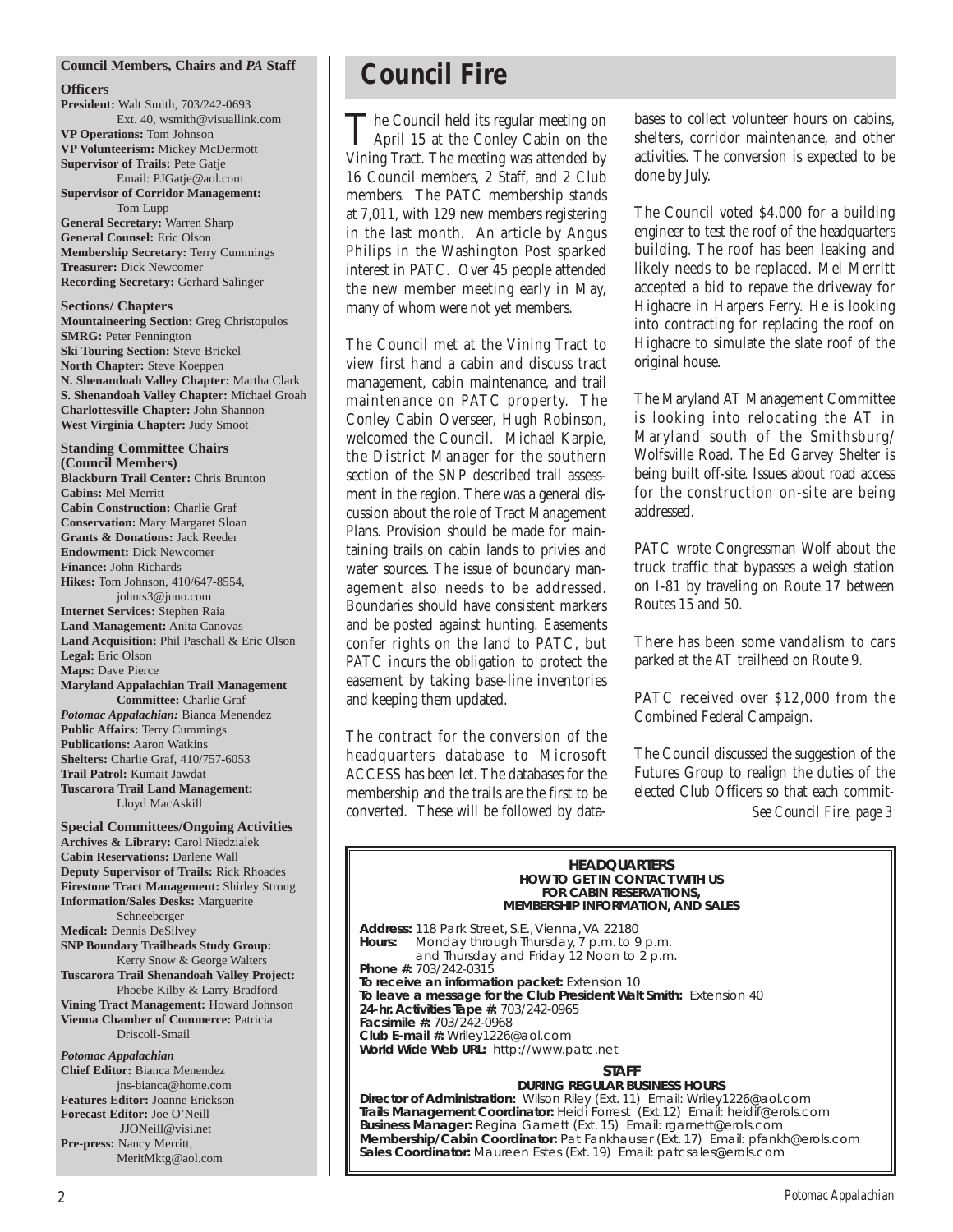tee has representation on the Executive Committee. The major changes include having the Vice President – Operations coordinate with the Supervisor of Trails, the Supervisor of Corridor Management and the General Secretary and oversee the work of the Conservation, Lands Acquisition and

# **Walt's Notes**

## **Who are We and Where are We Going?**

I asked those questions at the annual<br>meeting in 1998. Today, I believe that we meeting in 1998. Today, I believe that we are beginning to see some answers. The results of the 1999 membership survey, as reported in the April edition of The *Potomac Appalachian*, answered most of the first question. Generally speaking, the majority of members are married with children and think that trail maintenance and protection of trail lands are the most important work activities that we do. As for recreational activities, most members responded that hiking and backpacking were of major importance to them. However, twentyseven percent indicated that they joined PATC to rent cabins, which indicates to me that the quality of our outdoor experiences (not everyone is as comfortable as I am using a tent) are important, especially for those with young children. Lastly, on the basis of the survey and my conversations with many of you, it is my sense that we like being volunteers.

## **As to the Future**

The Futures Group has been meeting for the last seventeen months in order to address issues that may be related to challenges that the Club is facing. We are growing in membership, so some members of the Futures Group visited other trail organizations that are larger in size. The functions of the Club have become diverse and thus the group reviewed the organizational structure to see if it would meet our needs. There is a sense that many issues such as population growth, urban and commercial sprawl, and environmental considerations require more in depth review and action in order to protect the Club's interests. Therefore, the Futures Group took a look at our management process. These and other issues are on-going in this committee but some results are apparent.

Land Management Committees. The Vice President – Volunteerism oversees the work of the information committees and supervises the paid staff. The General Secretary works with the chairs of committees that maintain and construct facilities and oversees the headquarters building. More of the day-to-day operations of the Club may go to the Director of Administration as this continues to be studied. The changes will be voted on at the May meeting so that the Nominating Committee can use the job descriptions in formulating the new slate of officers. ❑

> *—Gerhard Salinger, Recording Secretary*

Following consideration of four scenarios developed to assist in analyzing the direction the Club should take, as reported in the July 1999 *PA*, it has been decided that we should continue with the current organizational structure, with some 'patching' here and there. The current structure provides stability and an organization with which most members seem to be comfortable. However, the Council has been considering the modification of the Executive Committee's duties in order that we may deal more efficiently and fully with the issues mentioned above.

The Futures Group also considered how to best focus the leadership's attention on the more relevant issues, mindful that the leaders are volunteers with busy schedules. We have begun to consolidate meetings so that there are fewer trips to the headquarters. The Council has approved a mission statement that, along with long-range goals, in conjunction with the budget process, assists in maintaining our sights on the important issues. The Council has conducted meetings outside of Vienna in order to fully understand the situation. For example, in April the Council's regular meeting was held on the Club-owned Vining Tract, which is located adjacent to the South District of Shenandoah National Park. At that time, we discussed our property management policies.

As we look toward the future, I trust that you will continue to encourage and support the volunteer leadership of the Club. Your contributions and donations of time and resources are most important if we are to continue building on our past success. I also hope that you are having some fun as we pursue our goals.

## **The Future Leadership**

I have selected the following persons for the Year 2000 Nominating Committee:

Bianca Menendez, 703/823-1835; jns-bianca@home.com Jack Reeder, 301/320-6324; rappahannock@juno.com Maureen Harris, 202/966-8345; mh63q@nih.gov Rick Canter, 301/924-4942 southmountaineers@yahoo.com Steve Koeppen, 410/756-2916; skoeppen@qis.net

The Nominating Committee will select members to fill the following Executive Committee positions for the two-year term beginning in January 2001: President, Vice President-Operations, Vice-President-Volunteerism, Supervisor of Trails, Supervisor of Corridor Management, General Secretary, General Counsel, Membership Secretary, Treasurer, and Recording Secretary.

Please contact members of the committee with your recommendations of potential candidates.

See you on the trail,

Wol



**Don't let the heat get to your head. Remember the deadline for the July issue of the** *PA* **is 1 June. See the Forecast for submission details.**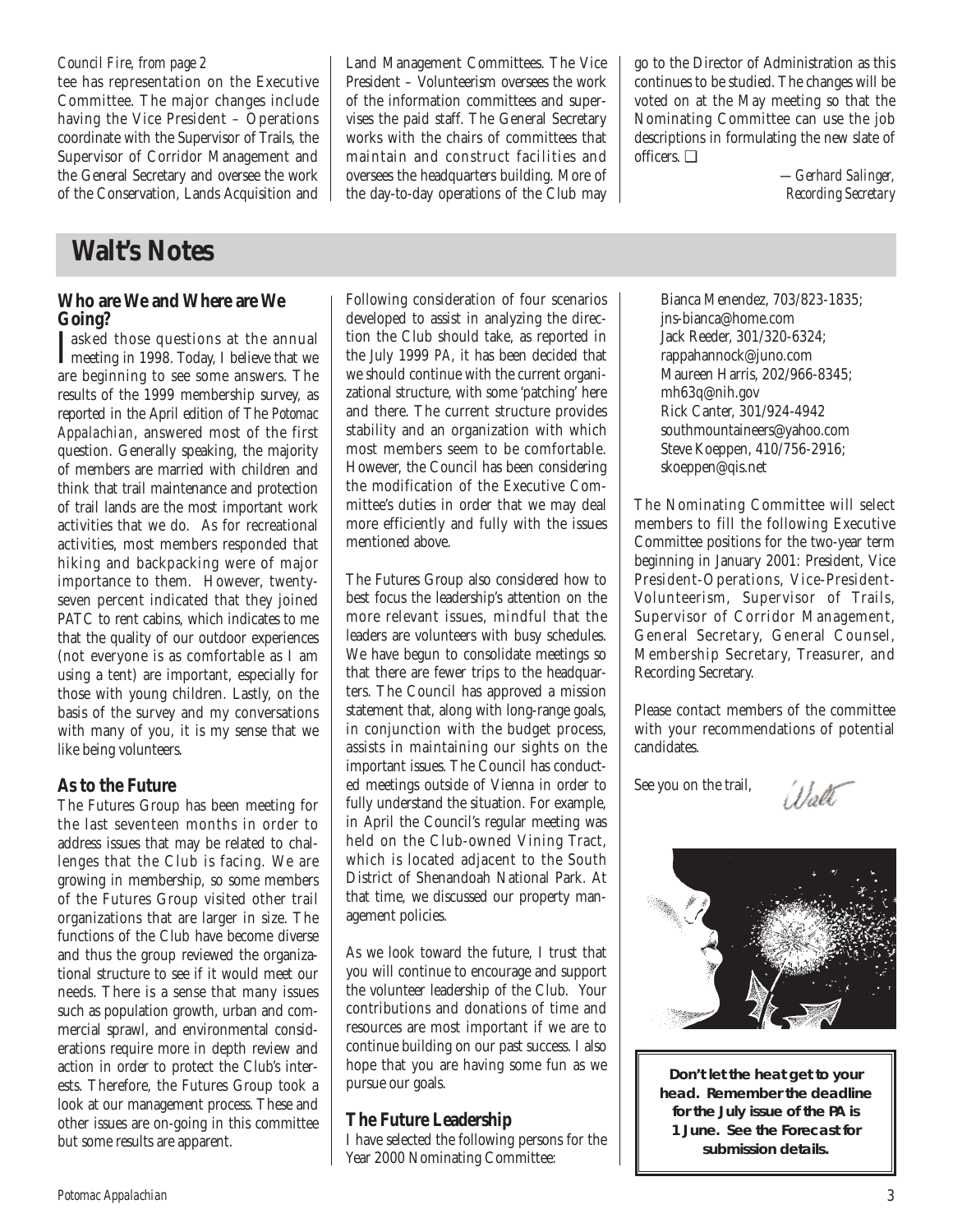### *Dogwood, from page 1*

hours and forty-five minutes, bringing the total number of finishers to 184. For the first time ever, three individuals—Derrick Carr, Joe Clapper, and Scott Mills—crossed the finish line tied for first finisher. All finishers received a well-deserved round of applause, a finisher patch, and a delicious chili dinner.

Prior to the start, the Dogwood Half Hundred honored Cliff Noyes and Sam Collinson, two of its distinguished veterans who had completed all fourteen of the previous events. While Cliff was unable to participate this year, Sam went on to complete his fifteenth consecutive Dogwood and keep his streak alive.

More than 70 volunteers gave of their time and energy to make Dogwood 2000 a success. These individuals included trail clearing crews, checkpoint workers, registrars and finish line officials, cooks, trail sweeps from PATC's Trail Patrol, emergency medical support from the Shenandoah Mountain Rescue Group, and ham radio operators from the Shenandoah Valley.

Post-event remarks from the finishers expressed appreciation for the friendliness and support of the volunteers, as well as enthusiasm for the new route, if only a few of the rocks could be removed before next year. ❑

> *— Ric Francke, Dogwood 2000 Coordinator*



*Deborah Leyh—First female finisher*



*Hiked together as a team.*



*First finishers, Derrick Carr, Joe Clapper, and Scott Mills, pose for after hike photo.*



*6:30 AM — Hikers getting ready to go.*



*Treating blisters at Signal Knob*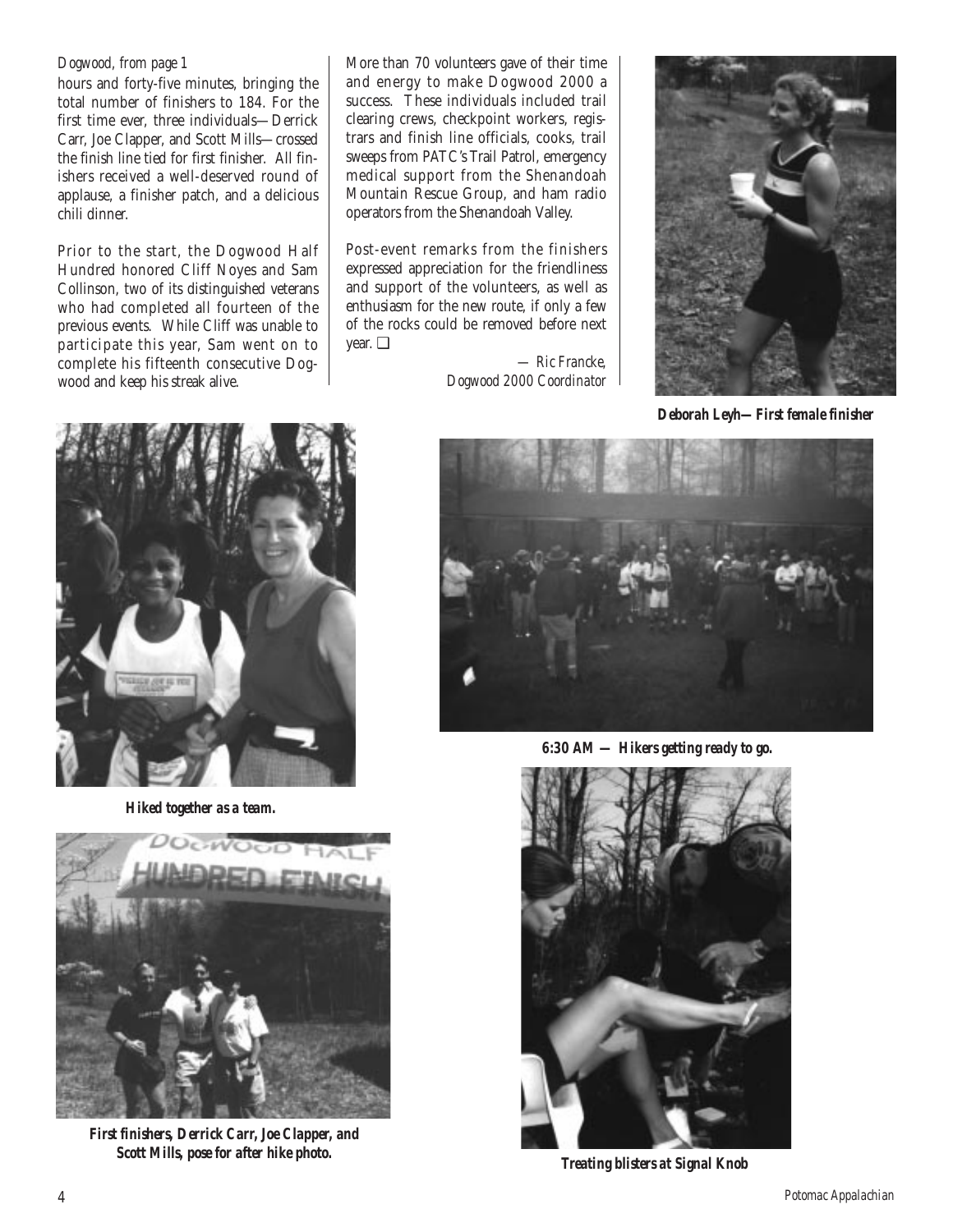## **What's New at Bears Den Hostel This Summer?**

Education is in the spotlight at Bears Den this summer with the addition of a small nature exhibit on the ground. One of the small stone turrets has been transformed into an exhibit displaying hand painted placards of the local flora and fauna, as well as a wealth of information on nature-related topics and the environment. This is an exciting new addition, particularly for small children. The nature exhibit is a segue to the 1/2 mile Interpretive Nature Trail that was completed last year. Guests and visitors may also learn about trail construction and

maintenance by hiking the 1-mile Trail Maintenance Interpretive Trail.

The hostel will begin offering educational programs this summer covering a variety of topics such as outdoor skills, environmental awareness, and naturalist activities. A workshop on Long Distance Hiking has been scheduled for October 15 and 16. This workshop will be an informative weekend discussing and demonstrating backpacking skills for a long distance hike and is designed for the beginner and experienced backpacker who plans a long hike of any distance. Additional programs are currently in the planning stages, and if you would like to receive information as it becomes available on these workshops notify Melody Blaney, Bears Den Manager, and she will be happy to put your name on a mailing list. ❑

Please feel free to contact Melody or Patti, Managers at the hostel for further information. 540/554-8708; bearden@crosslink.net

## **Donations**

**PATC** wishes to thank the following<br>members and supporters who have recently given donations to the Club. Our mission of protecting the Appalachian National Scenic Trail and side trails throughout Virginia, West Virginia, Maryland, and Pennsylvania is assured through generous donations from you.

### **CONTRIBUTOR (\$25 to \$99)**

Lois and Wade Bowman Christopher C. Brunton Bobbi Curry Russell and Matthew Fox Jack B. Kangas Steven M. Long Dan McGill Merle and Donna Nelson Diana M. Niskern

Stephen Osbrach August K. Ponstingel Babulal Pragani John P. Railey Douglas and Mary Rankin Jerry Stilkind Thomas T. Thwaites David E. Utz Wilfred and Ann Wright Chester County Trail Club

### **SUPPORTER (\$100 to \$499)**

David and Dorothy Bates Fannie Mae Foundation (through the efforts of Carol Niedzialek) Joya Bovingdon Cox Joan and Dr. Paul Shorb, Jr. (in memory of John H. Poole) Walter M. Smith

## **FRIEND OF THE TRAIL (\$500 to \$999)**

**PATC PARTNER (\$1,000 to \$9,999)** Eastern Mountain Sports Maureen Harris Recreation Equipment Incorporated

**LIFE BENEFACTOR (\$10,000 to \$49,999)** Sam Moore

**PRESIDENT'S CLUB (\$50,000 and above)** Clifford Firestone Philip Stone Bert and Elizabeth Vos

A Life Membership was purchased recently by Mary E. Szpanka on April 21. Life Memberships can be purchased for \$500 (the spouse of a Life Member \$250), which is allocated to go into the Club's Endowment Fund. ❑

## **Goodbye to Winter**

Missing Winter yet? White Oak Canyon, Shenandoah National Park in February. Photos by John Luck.







*Potomac Appalachian* 5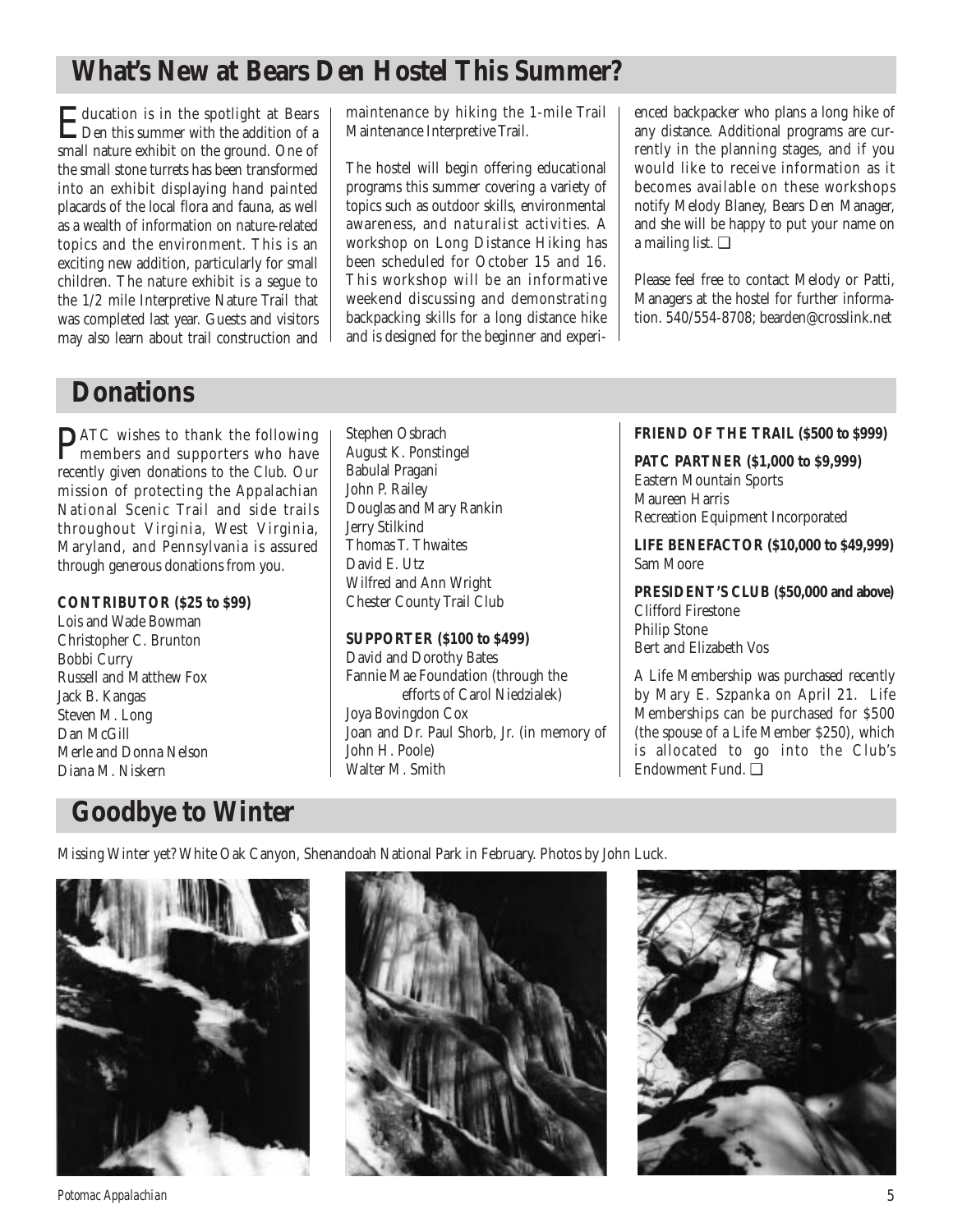## **PATC Online**

 $A<sub>s</sub>$  we head into prime hiking season, it's<br>a good idea to check your map and guidebook editions. A ready reference for checking dates and editions is PATC's Online Store at http://patc.net/store. If you have an interest in acquiring the latest and greatest maps and guides, submitting an order is only a few mouse clicks away. PATC's online store allows you to submit secure online orders using the latest web security and encryption methods. No need to set aside time and waste gas visiting local outdoor shops (which may be out-of-stock anyway). You can order everything you need from the comfort of your home computer. When you visit, be sure to check out PATC's range of publications related to the outdoors. Many include excerpts that allow you to acquire a feeling for the information contained in each book, and some of these publications are only available for sale directly from the Club. You won't find them in your local outdoor shop or park.

If you're interested in joining in on discussions about our local trail region, be sure to stop by PATC's very active Trails Forum. The Forum's a great place to catch up on the latest news about our region, discuss issues, and socialize. You can find the Forum at http://www.hypernews.org/ HyperNews/get/trails/PATC.html.

Don't forget about PATC's Member's Only email list service. News of interest to PATC members is distributed through the list directly to your e-mail inbox. Mailings are occasional, and all member information is kept totally private. To find out more about adding your name to the Member's Only email list, visit http://www.onelist.com/ and submit a request to join the "patc-a" group. Note that all requests to join to the PATC Member's-Only e-mail list are confirmed against PATC's Membership Database prior to approval. ❑

*—Andy Hiltz*

## **Book Review: Face to Face with Nature in the Southern Appalachians**

*Presence Lingers,* by Earle P. Barron, Morris Publishing, 109 pp., \$9.00 plus \$3.00 P/H.

r. Barron is a retired Presbyterian minister. Perhaps the presence that Barron refers to frequently is the trail magic that through-hikers talk about. For Barron, it is a presence that he is aware of on different occasions during his hiking experiences, which are many, mainly in eastern Tennessee and western North Carolina, Cherokee National Park and often on the AT. He talks about the wilderness as places where we find ourselves. The book almost has a New Age quality with its talk about spirits, often moving from reverie to the present with startling abruptness. At one point he found a hole of emptiness in his soul, which made him anxious, and he stuffs the hole with food, work, activity. He comes to face it, ruminates about it, and eventually comes to terms with it. Reading

this book is like a casual walk in the mountains with a close friend, indulging in meditative, philosophical discourse and ruminating on past experiences of getting out of tight predicaments, either in hiking or life in general.

Order from Dr. Barron, 1300 Lester Harris Road, Johnson City, TN 37601. ❑ *—Carol Niedzialek*

## **Roads from PATC's 1935 Trail Guide**

Excerpts from the trail guide of 1930s<br>Shenandoah National Park, where<br>PATC durband many of the trails make PATC developed many of the trails, make interesting reading. The production of the Guide and subsequent Supplement is interesting by itself. The 1935 "Supplement to Guide to Paths in the Blue Ridge" was typed on mimeograph sheets (a complicated dye transfer process using a hand-turned printing drum). The sheets were cut in half, three-hole punched, and TIED with ribbon for binding. (This process alone shows the phenomenal dedication that early members had to the cultivation of trails.)

The whole original guidebook was probably 350 pages long; the supplement from which we quote was 68 pages. The cost was 25 cents. When you think of it being created entirely with hand labor by a few volunteers, it seems like a real bargain, even at Depression prices! But it clearly was a labor of love. But besides the guidebook portion, there is something of even more interest to history buffs.



Let's review two or three excerpts from the Supplement:

## **"Cedar Run, Grandview, and Half Mile Cliffs."**

"These trails are old wood roads leading out onto the spur between White Oak Canyon and Cedar Run, affording splendid outlooks down into the gorge of the latter. Cedar

Run, which heads on the east side of Hawksbill Gap, contains several waterfalls rivaling White Oak. As there is no trail and it is a very difficult trip, Cedar Run is seldom visited."

The Guide's reference to a wood road to Half Mile Cliffs is nostalgic because it is no longer a Park trail, nor is Half Mile Cliffs. Yet, this road between the two waterfall canyons was one of the most attractive in the Park, with stunning views of Old Rag to the east and arrival at a grassy outcrop overlooking Cedar Run canyon, a place called Half Mile Cliffs. I don't think the cliffs were a half-mile deep but rather ran down the canyon half a mile in distance. "Of course, today, there is a trail along Cedar Run, except when it gets washed out by major storms!

*See Trail Guide, page 7*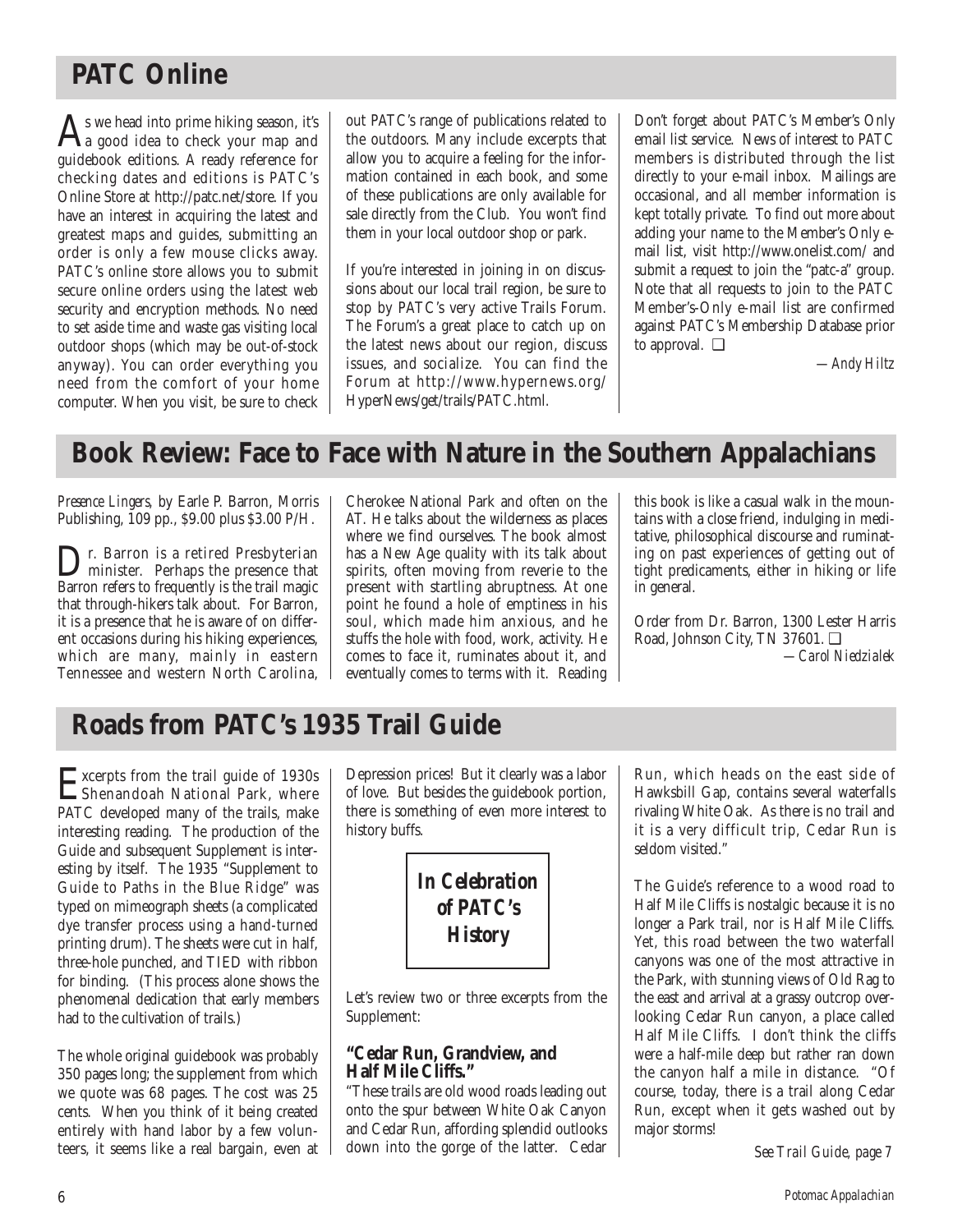### *Trail Guide, from page 5*

For those of you who feel comfortable bushwhacking, it is a trip well worth the effort. The old road begins below the first falls in White Oak Canyon. Take care: try to stay on the long-abandoned road now covered with deadfalls resulting from hurricanes, ice storms, and gypsy moths. There is reference to it passing through a swamp. I can verify that it is there! The road ultimately crosses Cedar Run at an almost level grade, following the contour lines on the PATC map! (I would urge you to wait until late autumn to attempt this trip. In fact, looking down on the golden crowns of poplar trees growing in Cedar Run Canyon from the top of the cliffs is a lifetime experience in beauty and serenity.)

## **"Old Rag Road."**

"The Old Rag Road (5 m.) from Skyland to Old Rag Post Office may be traveled by automobiles in dry weather. It crosses the ridge, affording access to Old Rag Mountain and to the Middle Bridge of White Oak Canyon."

## **Hammock Camping**

*A unique way to lighten your load during milder seasons*

Imagine swaying gently in the cool night<br>breeze as you watch deer grazing in a breeze as you watch deer grazing in a moonlit meadow. A shooting star streaks across the sky. In the distance a night bird sings, and the deer gradually wander into the woods. You curl up in your warm sleeping bag and watch the stars through the treetops as you slowly drift off to sleep.

The moment did not come without a price. It takes a careful and patient person to become proficient in hammock camping. First one must master the art of climbing into the sleeping bag without falling. Patience cannot be stressed enough here. There is no fast way to crawl into a sleeping bag while suspended between two trees. It takes concentration and a keen sense of balance, whether innate or learned, and it is up to each camper to develop his or her own technique. One of my good friends could not make it through a single night without waking up on the ground. One morning I was surprised to find him slumbering peacefully, still in his hammock. He had fallen out in the middle of the night, but rather than spend another night on the ground, he tied

## **And elsewhere:**

"There have been several trails to White Oak Canyon. The route most frequently used from Skyland, via Old Rag Road to the White Oak Middle Bridge (2.77) has been improved into a truck trail so that cars may be driven to the Middle Bridge where the cascades begin. From the other side of the Skyline Drive the trail from near Hawksbill Gap, a distance of 1.89 miles, has been similarly improved as a truck trail. (One-way route; enter from Old Rag Road.)"

Astonishing as it may seem today, many roads traversed the Park backcountry in that era and were used by automobiles. Inhabitants were not afraid to drive on them, and, obviously, neither were tourists. The reference to Middle Bridge is to a bridge that was just upstream from the first falls at White Oak Canyon. That road ultimately came out on the service road that now goes from the hairpin turn just north of Hawskbill Gap down to the falls. Many homes gathered along this road and there are faint remnants of them today.

Not mentioned in the Supplement's text was a swimming pool and bath house built by George Freeman Pollock just above Middle Bridge for his guests at Skyland. Needless to say, hikers were prone to cool off in the pure delightful water. Bare rock remnants of the bath house, on the south side of the stream bank, can be found today, near the road that the Guide refers to, mentioned above. (The swimming pool was a natural formation in the streambed.)

Besides the phenomenal task of recording, typing, and printing these guides, early PATC members were doing something else they didn't know that was perhaps even more valuable: they were giving us eyewitness accounts of a time and place that now exists only on these carefully crafted pages. ❑

*—Jack Reeder*

**The Annual Pig Roast at Blackburn Trail Center will be held October 7-8 this year. More information to come** 

the sides of his hammock to neighboring trees for stability and crawled right back in, determined to get a good night's sleep!

Hammock camping is ideal for mild weather backpacking, but not recommended when there is a possibility of dramatic temperature changes or high winds. It is important to be aware of impending weather conditions, especially when planning an extended trip. Rain protection, however, is easily accomplished with a sturdy rain fly, which can be positioned "lean-to" fashion to allow for a view. Be sure to angle the fly enough to prevent an accumulation of rainwater. For windy conditions it can be arranged "pup-tent" style. A jungle hammock with mesh netting can be purchased from the local Army/Navy surplus store for use in mosquito-infested locations.

This author prefers to use a very inexpensive style of hammock that can be obtained from the sporting goods department in most large discount retail stores. They are usually priced between ten and twenty dollars. This type of hammock can be wrapped into a bundle the size of a fist, making it ideal for backpacking.

Setting up the hammock is simple. While

tying it, make sure the hamock is not twisted. A double knot can be used with a small twig placed between the knots. When it is time to take the hammock down just break the





twig and remove it to loosen the knot. Always suspend the hammock well above the ground to allow for a substantial amount of sagging. If you like an occasional sip of water during the night suspend your water bottle from the hammock or a nearby branch with a cord. A flashlight can be suspended in the same manner.

Hammock camping is a great way to travel lightly. This style of camping allows one to sleep comfortably without being "shut out" from nature by the walls of a tent. ❑

*—Mike Karpie*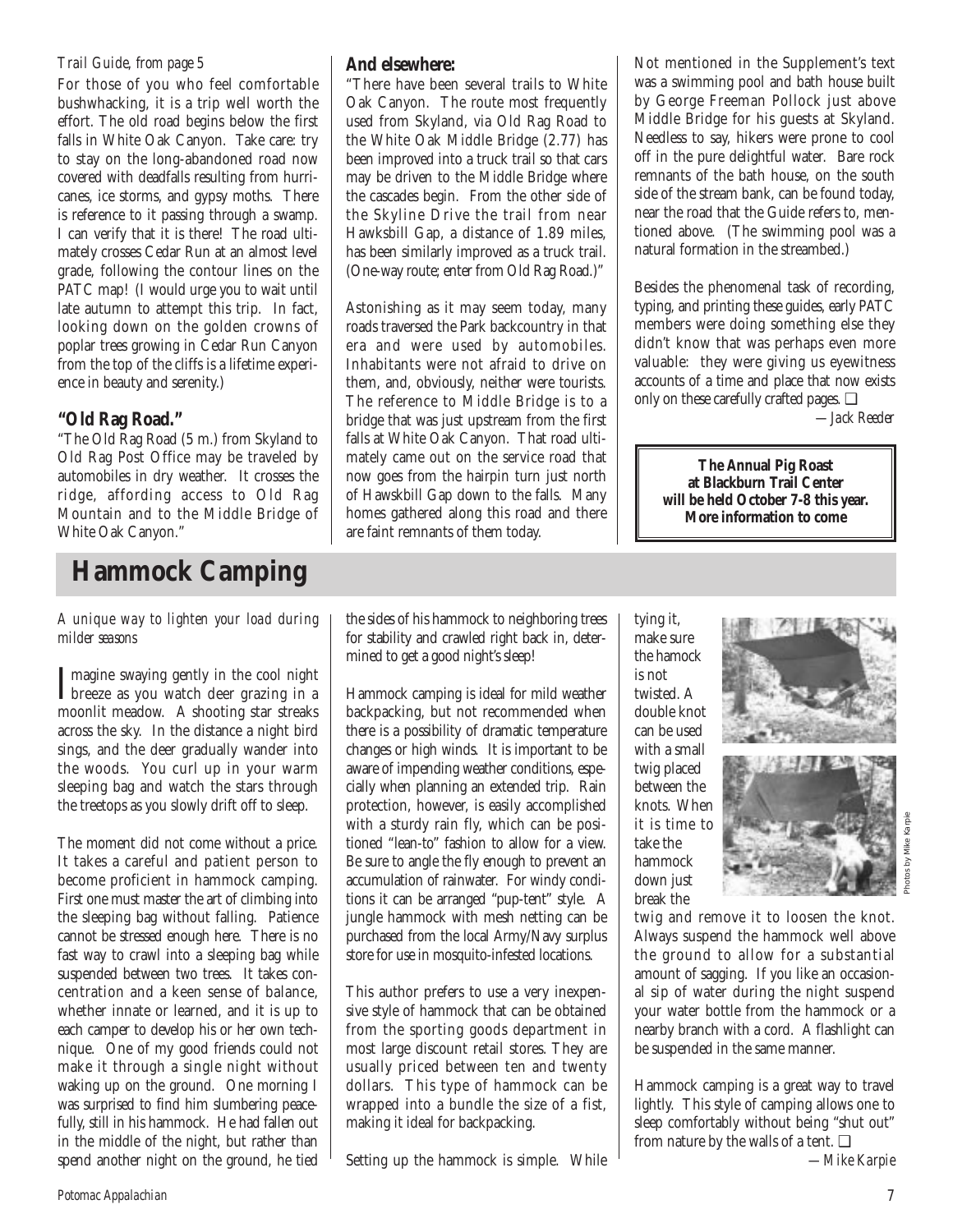### **Charlottesville Chapter**

The Charlottesville Chapter hikes every Saturday, summer, winter and in between. Hikes are about 8 miles. Trail maintenance is usually done on the last Saturday of the month.Meet at Sprint parking lot, 2307 Hydraulic Road at 9 a.m. with food and water for the day. We hike trails in the Southern, Central and occasionally Northern Districts of Shenandoah National Park, and in George Washington National Forest. INFO: Jere Bidwell 804/295-2143, John Shannon 804/293-2953 or Lois Mansfield 804/973-7184.

#### **North Chapter**

The North Chapter of PATC conducts monthly trail work trips on the Maryland and Pennsylvania sections of the Appalachian Trail (AT) and on the Pennsylvania sections of the Tuscarora Trail.We also lead hikes on these and other trails. Maryland AT work trips are generally held on the first and third Saturdays—contact Mark Mitchell (mdtrail@yahoo .com), 301/461-7048 for information. Pennsylvania work trips are generally held on the AT on the first Saturday and on the Tuscarora on the third Saturday—contact Charlie Irvin, 301/447-2848 or Pete Brown (peter.brown4@worldnet.att.net) 410/343-1140. Pennsylvania AT work trips also include an optional Saturday night stay at the Gypsy Spring cabin. Dinner, breakfast, and camaraderie available. For information on upcoming hikes, contact Chris Firme (bncfirme @innernet.net) 717/765-4833. For general chapter information, contact chapter president Steve Koeppen (patcnorth @mail.com) 410/756-2916 or visit the North Chapter home page (www.patc.net/north\_ch. html).

## **Chapters**

#### **Northern Shenandoah Valley Chapter**

The Northern Shenandoah Valley Chapter sponsors hikes in national and state parks and forests in the Shenandoah Valley vicinity, open to the public, on a monthly basis except during the winter. Hikes are posted in the Forecast. Other activities are in the NSV Chapter Newsletter. For further information contact Martha Clark (mclark @visuallink.com) 540/665-2101.

#### **Southern Shenandoah Valley Chapter**

See Forecast (or our link from PATC website) for work trips and hiking events sponsored by the Southern Shenandoah Valley Chapter. Hikers from the DC area should allow about 3 hours to get to our region. INFO: in Harrisonburg, call Alvin 540/434-6244 or Lynn 540/234-6273; in Waynesboro, call Michael 540/943-8695; in Staunton, call Doris 540/885-4526.

#### **West Virginia Chapter**

Chapter meeting at Highacre on the first Wednesday of the month. See Forecast for upcoming activities. For information about the chapter or to receive the newsletter, contact Judy Smoot at 540/667-2036 or wvpatc@hotmail. com.

#### **Ski Touring Section**

The Ski Touring Section has served since 1974 to introduce Washington area residents to crosscountry skiing and to provide cross-country skiing opportunities to experienced skiers. The Section sponsors winter weekend ski trips for all levels of skiers to nearby mountains in Maryland, West Virginia and Pennsyl-vania, as well as periodic social events year round. INFO: Steve Brickel 301/946-2520 or sbrickel@aol.com.

#### **Mountaineering Section**

We're a diverse group of local Washington, DC area climbers. Young and old, male and female, crag rat, sport climber, and alpinist, active and armchair types — we all enjoy climbing in its many varieties.We also share common interest in promoting safe climbing, conserving the outdoors, developing new climbers' skills, representing the Washington area climbing community, and having fun! We provide instruction for those who want to learn the basics — we're not a school, but we can get you started. We go climbing, either locally or further afield, nearly every weekend. In the winter we organize trips to the Ice Festivals in the Adirondacks and the White Mountains for beginning and advanced ice climbers. For further information contact Greg Christopulos at greg. christopulos@do.treas.gov).

#### **PATC Midweek Hikes**

PATC's Vigorous Group hikes 8-10 miles at a fast pace; and the Easy Hikers hike 5-8 miles on trails with little elevation change. See below for scheduled trips; check the weekly tape (703/242-0965) on Thursday or Friday for any changes or additions.

#### **Other Clubs' Hikes**

Capital and Wanderbirds hike on Sundays, traveling by bus and leaving from downtown, with suburban stops as well. Center Club, Northern Virginia Hiking Club and Sierra Clubs hike on both Saturdays and Sundays using carpools, which often leave from a suburban Metro stop. Schedules are available at PATC Headquarters and are published in area newspapers on Fridays.

## **Meetings KEY to Forecast Activities**

All events are marked for easy identification. Late changes or cancellations are listed on the weekly information tape (703/ 242-0965), which is updated on Sunday evening for the following seven days. The Forecast can also be found on PATC's Web site at http://www.patc.net

- ` Hiking Trips
- **M** Backpacking Trips
- **Trail Work Trips**
- Cabin/Shelter Work Trips
- Special Events
- $\rightarrow$  Meetings
- National Trails Day

*Note to all hike leaders:* Please ask nonmembers on your hike if they would like to join PATC, then get names and addresses so a Club volunteer can send them information packets. Thanks!

#### **Meetings**

Meetings are held at PATC HQ, 118 Park Street, S.E., Vienna,VA unless otherwise noted.

#### **Trail Patrol - First Tuesday**

7:30 p.m. Trail Patrol volunteers are PATC's goodwill trail ambassadors to the hiking public. They provide a visible, reassuring presence on the trails, educating the public on good hiking practices, minimum impact hiking and camping ethics. Patrol members are trained in land navigation, emergency procedures, radio communications and personal equipment. All patrol volunteers are also expected to become certified in a recognized basic first aid course. Some equipment and uniform items are provided upon completion of training. INFO: Kumait Jawdat 202/328-8137 or see PATC's website (http:// patc.net/trailpatrol).

#### **New Members (PATC) - First Wednesday**

7:30 p.m. Curious about the Club? Want to learn more? The best way is to attend a New Members Meeting (but you don't have to be new to qualify). Attend the meeting and find the mysteries of PATC revealed in full. Refreshments will be served. Directions to PATC: Take Rt.123 into Vienna,VA and turn east on Park St.(Rt.675) to 118 Park St. on your left. INFO: Terry Cummings (TCIVP@mindspring.com) 410/489-4594.

#### **Shenandoah Mountain Rescue Group**

(New Members meeting) - Second Monday 7:30 p.m. New members meeting. INFO: SMRG Operations 703/255-5034,then press #5.

#### **PATC Council - Second Tuesday**

7:00 p.m. sharp. The PATC Council meets the second Tuesday of every month to conduct business of the Club. All members are welcome. INFO: Wilson Riley (wriley1226@aol.com) 703/242-0693 x11.

#### **Mountaineering Section - Second Wednesday**

8:00 p.m. Second Wednesday of every month. INFO: Greg Christopulos (greg.christopulos@ do.treas.gov) or see PATC's website (http://www.patc.net/mtn\_sect/).

#### **The Futures Group - Third Tuesday**

7:00 p.m. Meets to research, develop, and recommend to membership changes to PATC organization, constitution, and bylaws in order to meet challenges of the new century. PATC members welcomed. INFO: Gerhard Salinger (evger@ erols. com) or Walt Smith (wsmith@ visuallink.com), Co-Chairs.

### **Shenandoah Mountain Rescue Group**

**(Business meeting) - Last Tuesday**  7:30 p.m. Meet in conference room. INFO: Martin Juenge (mjuenge@rpihq.com) 703/255-5034 then press #5.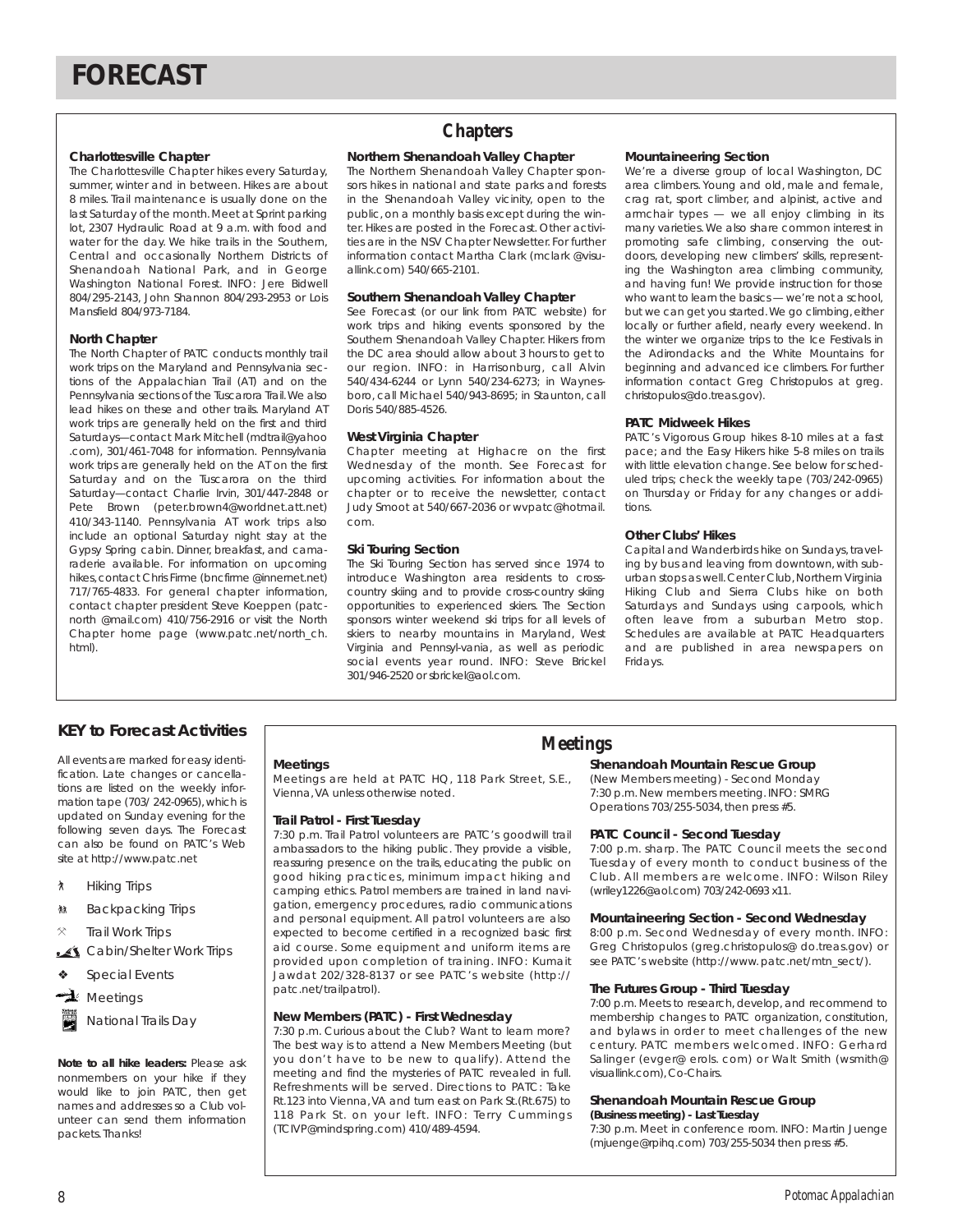## **June**

#### **1 (Thursday) DEADLINE - July** *Potomac Appalachian* **Headquarters, Vienna, VA**

5:00 p.m. All items for the next issue of the PATC newsletter must be submitted on disk if possible to headquarters, or via e-mail or e-mail attachment to jns-bianca@home.com. Allow one week for postal service delivery.

#### **3 (Saturday)**

#### **TRAIL WORK TRIP - National Trails Day Rock Creek Park, Washington, DC**

8:15-11:30 a.m. This work trip is being held in honor of National Trails Day.We'll probably do a little pleasure hiking along with our work to take in the beauty that D.C.'s trails offer. Meet at the Rock Creek Nature Center. INFO: Mark Anderson (mhacca@starpower.net) 202/462- 7718 or Ranger Ken Ferebee 202/426-6834 x31.

**3 (Saturday) TRAIL WORK TRIP**

#### **Massanutten Mountain (South), VA**

Celebrate National Trails Day by helping a new overseer with trail maintenance. Piit Springs Trail south to Morgan Run Trail. INFO: Bill Schmidt (weschem@gwu.edu) 301/585-2477.

#### **3 (Saturday)**

## **TRAIL WORK TRIP - South Mountaineers Appalachian Trail, MD**<br>**Appalachian Trail, MD**

Join the South Mountaineers on National Trails Day. This is a great opportunity to give back to the trail you love and meet many of the volunteers responsible for its care in Maryland. Weeding on the agenda. A picnic is planned after the event. INFO: Mark Mitchell (mdtrail @yahoo.com) 301/461-7048.

#### **3 (Saturday)**

#### **TRAIL WORK TRIP - National Trails Day** Service Project (REI) **Turkey Run Park, VA**

8:30 a.m. - 4:00 p.m. Join the National Park Service, REI, and PATC for a great celebration of National Trails Day! Join us for a day of outdoor recreation doing great work that makes a difference in keeping our local parks and trails in top shape for outdoor adventurers of all ages. This year we will reconstruct trail sections, install erosion controls, remove invasive plants, and clean up the area. There will be work for all ages and skill levels. Registration is necessary to aid us in organizing the work and having the correct number of tools. Registration/INFO: REI 301/982- 9681 or 703/379-9400.

#### **3 - 4 (Saturday - Sunday) CABIN WORK TRIP - Blackburn Trail Center Round Hill, VA**

Work continues at the Blackburn Center and we have plenty of room for you. We are only 50 miles from the Beltway and offer great accommodations, food and company. We will continue to work on the installation of our new metal roof, build 16 new bunks, dig a new pump room for the water system, plus we have much outside garden cleanup type work that needs to be done. Come out for the day or stay all weekend with us. Reservations/INFO: Chris Brunton 703/560-8070 or Bruce Clendaniel 410/820-7557.

#### **3 - 4 (Saturday - Sunday) TRAIL WORK TRIP - North Chapter Appalachian Trail, PA**

Set a good example and join the North Chapter trail crew for a National Trails Day work trip. We will meet at US 30 and PA 233 at the parking lot of Caledonia State Park. Departure 9:00 a.m. sharp. INFO: Charlie Irvin 301/447-2848.

#### **3 - 4 (Saturday - Sunday) CLASS - Wilderness First Aid (WSC) Annandale, VA**

A program of the Wilderness Safety Council, this eighteen-hour class includes classroom study, hands-on practice, and results in a two-year certification. The cost is \$140. Registration is limited to 25 people. More information and registration at: http://wfa.net. INFO: Christopher Tate 703/836- 8905.

## **3 - 4 (Saturday - Sunday)**

### **SHELTER WORK TRIP - Ed Garvey Memorial Shelter**

**Bowie, MD**

Log shelter construction. Join volunteers as work continues at the Bowie work site with log work, rafters, privy, and more. When completed (late June or early July) it will be disassembled and transported to the Appalachian Trail for reassembly near Harpers Ferry. Additional information available at website http://patc.net/garvey/. INFO: Frank Turk (FrankTurk@aol.com) 301/249- 8243 or Jim Skinner (jskinner@erols.com) 301/588- 8607.

#### **3 - 4 (Saturday - Sunday) CABIN WORK TRIP - Tulip Tree Cabin**

#### **Shaver Hollow, VA** With any luck we will be putting the doublecrimp standing seam tern roof on the cabin. This

is the most common type of roof that you see on old Virginia farm houses throughout the countryside. Tools for doing this work are becoming rare and are sold as antiques, and the skills and knowledge for doing the work are becoming rare. We have the tools and we know how to use them. If you would like to learn this dying art join us this weekend and get some first hand experience. INFO: Charlie Graf 410/757 - 6053.

#### **3 - 4 (Saturday - Sunday) OPENING CEREMONIES - Fairfax Cross-County Trail (FT&S/FCPA) Fairfax County, VA**

The following are Fairfax Trails and Streams' 4 related NTD events, in cooperation with the Fairfax County Park Authority (which will erect the signposts):

**6/3 9:00 a.m. PART 1 —** Brief ceremonies to unveil 3 "Cross-County Trail" signposts in Great Falls, Reston and Oakton (carpools), then 7 mile hike back along the new trail (mostly natural surface). Meet at Colvin Run Mill Park, Route 7, 4 miles west of I-495.

**6/4 9:15 a.m. PART 2 —** Brief ceremonies to unveil 2 "Cross-County Trail" signposts at King Arthur Road and Prosperity Ave. Two-mile hike along the bike trail.

**6/4 1:30 p.m. PART 3 —** Brief ceremonies to unveil 2 "Cross-County Trail" signposts at Wakefield Park and Lake Accotink, during a 5 mile circuit hike of the lake. The lake will be temporarily drained at the time — though less beautiful, it will be more intriguing to see! Directions: take Braddock Road west from I-495, first right into Wakefield Park. This event is part of the annual "Springfield Days" festival.

**6/4 6:00 p.m. PART 4 —** Brief ceremonies to unveil 2 "Cross-County Trail" signposts at Hooes Road and Alban Road along Pohick Creek (carpool), then 3-mile hike back along this little-used, scenic section. Check for further, or late, details about the foregoing events at www.mindspring.com/~potomacgreenways. INFO: Bill Niedringhaus (rowemm@aol.com) 703/821-0975.

#### **4 (Sunday)**

#### ` **HIKE - WV Chapter & K-9 Trailblazers Sugar Loaf, MD**

Join a hardy group of hikers for a 6-mile hike to all five peaks of Sugar Loaf Mountain (http://www. patc.net/sug\_loaf.html), in Dickerson, MD. This is a joint hike with K-9 Trailblazers, so well-behaved dogs are invited as long as you keep them on leash and scoop after them. There is no water on the mountain so bring plenty for yourself and your dog; at least 1.5 liters each, more if it's hot. Chocolate for people and treats for dogs will be provided! Meet 9:30 a.m. in the West View parking lot, near the porta-potties. This will be a moderately paced (2 mph) hike over rough, rocky trails with a couple of very steep climbs. Bring a snack/lunch if you like. INFO: Pat Fuhrer (psfuhrer@bellatlantic.net) 301/482-2468 or Jeff Bolognese (jbolo@gateway.net) 410/247-4434.

**6 (Tuesday)**

### **MEETING - Trail Patrol, 7:30 p.m.**

#### **7 (Wednesday)**



## **7 (Wednesday)**

` **HIKE - Easy Hikers**

### **Washington, DC**

Hike around downtown D.C., including the Washington Channel. Meet at top of escalator to 12th Street at the Federal Triangle Metro station. Lunch at Department of Welfare Cafeteria (may bring your own lunch to cafeteria). INFO: John Giblin 301/585-5172.

#### **8 (Thursday)**

#### **CLASS - Hike, Bike, and Canoe Maryland (REI) REI, College Park, MD**

7:30 p.m. The state of Maryland has been referred to as "America in Miniature", because of its wide range of topographic features. Barrier island coastline, an extensive inland bay, rolling countryside, mountain ridges, swamps, marshes, and flowing rivers are all present here. Such an abundance of geography has also provided tremendous recreational opportunities. Brian Mackay, Instructor of Biological Sciences at the University of Maryland, Baltimore County, and author of Hiking, Cycling, and Canoeing in Maryland, will present the astonishing array of outdoor recreational opportunities in Maryland. INFO: REI 301/982-9681.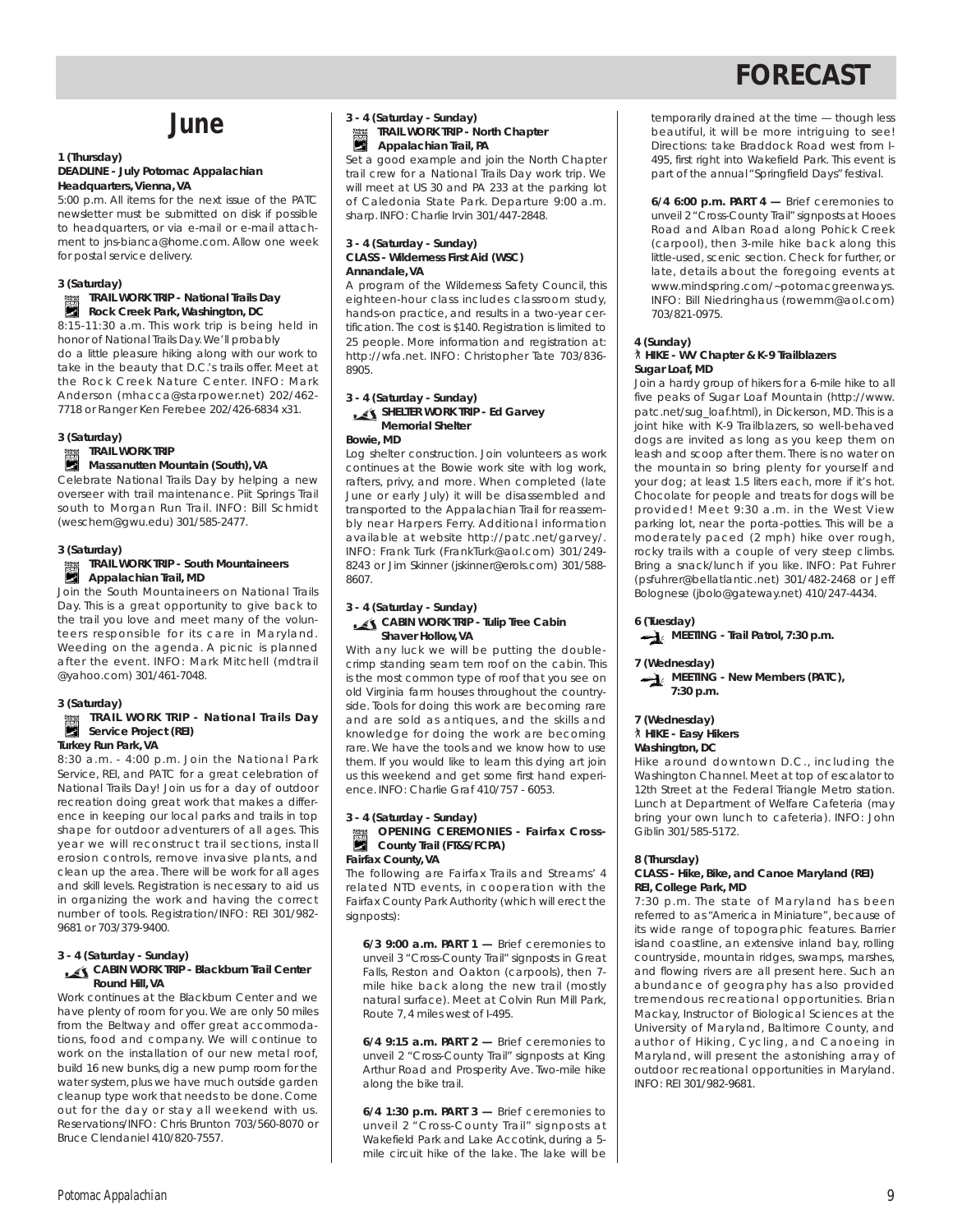#### **10 (Saturday)**

#### } **TRAIL WORK TRIP - Massanutten Crew Massanutten Mountain, VA**

We'll reshape the tread, and construct ditches and waterbars on the Gap Creek Trail in Crisman Hollow. INFO: Wil Kohlbrenner (wmaxk@shentel. net) 540/477-2971.

#### **10 (Saturday)** ` **HIKE - Teen Hike**

#### **Central District, Shenandoah National Park, VA**

White Oak Canyon hike. Another challenging but interesting hike through dense woods with stream crossings and rocky inclines. Bring lunch and water. Wear good boots and be prepared for rain. INFO: Ric Francke (fbfrancke@aol.com) 703/356-2106.

#### **10 (Saturday)** ` **HIKE - WV Chapter Central District, Shenandoah National Park, VA**

Did you think spring was over? Join me for an 11 mile trek on the Appalachian Trail at the highest

elevations of Shenandoah National Park. We will start at Skyland, take a side trip to Stony Man, head north to the Pinnacles, and then out to Mary's Rock before descending to Panorama at Thorton Gap. Azaleas and mountain laurel should be blooming. Moderate pace and elevation changes are suitable for seasoned hikers. A short shuttle is involved. RSVP/INFO: Janet Dombrowski 703/243-4232 before 9:30 p.m., please.

#### **10 - 11 (Saturday - Sunday) BACKPACKING TRIP - Natural History St. Mary's Wilderness, GW National Forest, VA**

Trip has an OPTIONAL MONDAY EXTENSION. Join Bob Pickett in this relatively easy overnight backpacking trip in this area just south of the Shenandoah National Park. Hike along the beautiful St. Mary's River in a designated wilderness area up to Green Pond (6.0 miles) the first day. Clintonia, wild lilies of the valley, and mountain laurel should be in bloom. We'll look for snakes, turtles, salamanders and frogs around Green Pond. Sunday, we'll hike out 4.1 miles along an old mountain road. For those who wish to take Monday off, we'll spend Sunday night in the area, and hike up St. Mary's River from the bottom (without backpacks) to the Falls and return to our cars for an approximate 6.5 mile hike. INFO: Bob Pickett 301/681-1511.

#### **10 - 11 (Saturday - Sunday) SHELTER WORK TRIP - Ed Garvey Memorial Shelter**

**Bowie, MD**

See 6/3-4 for details. INFO: Frank Turk (FrankTurk@aol.com) 301/249-8243 or Jim Skinner (jskinner@erols.com) 301/588-8607.

#### **10 - 11 (Saturday - Sunday)** } **TRAIL WORK TRIP - Cadillac Crew Shockeysville, VA**

Shockeys Knob. Our Tuscarora Trail relocation project is nearly done! Join the Cadillac Crew as we clear and blaze the north and south ends of the relocation on the Brill property. Bring a lunch and water for Saturday noon. Community dinner on Saturday night. Overnight at a local cabin. INFO: Fran Keenan (outdoorsnow@mgfairfax. rr.com) 703/938-3973 or Jon Rindt (jkrindt@erols. com) 540/635-6351.

#### **10 - 11 (Saturday - Sunday)** ` **HIKE - WV Chapter Monongahela NF, WV**

Otter Creek Wilderness. In cooperation with Mona-thon 2000, sponsored by the WV Conservancy and the PATC, we are offering a weekend in one of WV's premier wilderness areas. We hope to cover 9 - 11 miles on Saturday at a moderate pace, on various trails within Otter Creek. We will be car camping at Bear Heaven Campground. Come out and see what WV has to offer. INFO: Susan Bly (sbly@shepherd.edu) 304/258-3319 before 9:30 p.m.

## **10 - 11 (Saturday - Sunday)**

#### **CABIN WORK TRIP - Blackburn Trail Center Round Hill, VA**

THE BIG THREE! That is, the big three jobs still to do at Blackburn. The roof, the new bunks, and a new basement room. If, however the idea working on one of the "Big Three" sounds too intimidating, rest assured that we do also have many other smaller jobs to finish; some inside and some out. No matter what your skills, we sure need your help. Come out for the day or the weekend. We always do a fine Saturday evening meal that will put most restaurants to shame. INFO: Bruce Clendaniel 410/820-7550 or Chris Brunton 703/560-8070.

## **11 - 16 (Sunday - Friday)**

#### } **TRAIL WORK TRIP - Massarock Trail Crew George Washington & Jefferson National Forests**

The crew will stay at Camp Roosevelt Campground in the northern Massanutten Mountain. Caroline Furnace Lutheran Camp will provide meals and box lunches. You will need to bring your own tent, or sleep in your vehicle if you desire. The crew will continue constructing the Massanutten West Trail. Donating a week or more of honest sweat and fun in exchange for meeting new people, and sleeping under celestial splendor. For details on this thrilling and rewarding opportunity, free grub, and crew shirt, leave your name and address on 703/242-0693 x12. More information and an application is available on the web at www.patc.net.

### **12 (Monday)**

**MEETING - New members (Shenandoah Mountain Rescue Group), 7:30 p.m.**

### **13 (Tuesday)**

**MEETING - PATC Council, 7:00 p.m. sharp.**

### **14 (Wednesday)**



#### **14 (Wednesday)** ` **HIKE - Easy Hikers Manassas Battlefield Park, VA**

A hike of about 5 miles over the area of the first battle of Manassas. Meet at 10:00 a.m. at the Visitor's Center of the Manassas Battlefield Park. Take I-66 west from the Capital Beltway to VA Route 234 at Manassas. Follow 234 north to visitor center on right. Bring lunch. INFO: Bill or Helen Bryant 703/379-1888.

#### **17 (Saturday)** ` **HIKE - North Chapter Link Trail, PA**

Link Trail Series #3. State Games Land parking area (Pa. 829) to Mapleton Depot. 17.6 miles with an elevation change of 1500 feet, mostly downhill. INFO: Chris Firme 717/765-4833 after 6:30 p.m.

#### **17 (Saturday)** } **TRAIL WORK TRIP - North Chapter Tuscarora Trail, PA**

For meeting place and other details, call Charlie Irvin, 301/447-2848.

### **17 (Saturday)**

#### } **TRAIL WORK TRIP - Stonewall Brigade Shenandoah County, VA**

Great North Mountain on the VA/WV state line. Join the Stonewall Brigade at Wolf Gap Recreation Area at 9:00 a.m. to work on Mill Mountain Trail near Big Schloss. This popular area offers fine panoramic views of Trout Run Valley from the mountain crest. We will rework the sidehill on Mill Mountain Trail just below the Schloss, where the tread is eroding in the center of the tread. We will also remove rocks and smooth the tread between that point and the spur trail to Big Schloss. RSVP/INFO: Hop Long (theFSLongs@erols.com) 301/942-6177.

### **17 (Saturday)**

#### } **TRAIL WORK TRIP - South Mountaineers Appalachian Trail, MD**

The South Mountaineers volunteer hundreds of hours each year to maintain PATC trails in Maryland. Join us and the fun! Bring a lot of water, lunch, gloves, and boots. We meet in Frederick County, MD. INFO: Mark Mitchell (mdtrail@yahoo.com) 301/461-7048.

### **17 (Saturday)**

#### ` **HIKE - Three States in One Day The Blue Ridge, VA and WV**

Summer is almost here so it is time to enjoy some warm weather hiking. This is an opportunity to hike the only place along the AT where it is feasible to hike in three states in one day — Virginia, West Virginia, and Maryland. We will start on the AT at Snickers Gap in Virginia then "thru-hike" West Virginia to Sandy Hook Road in Maryland for a distance of 20.4 miles. Along the way we will pass Crescent Rock, Blackburn Trail Center, and Harpers Ferry. The pace will be fairly fast and there are enough climbs to make this a somewhat challenging hike. Northern Virginia sections 1 and 2, PATC map 7. INFO: Rob Shaw (rshaw@coltplumbing. com) 717/697-4618 x233.

### **17 (Saturday)**

#### ` **HIKE - Mason-Dixon Trail Series #5 Southeast of York, PA**

A moderately paced 17-mile hike along the Susquehanna River from York Furnace to Muddy Creek, PA. A car shuttle is required. Mason-Dixon Trail map 5. INFO: Jack Thorsen 703/339-6716 or William Needham 410/884-9127.

## **17 (Saturday)**

#### **CABIN WORK TRIP - Highacre Harpers Ferry, WV**

Like to spackle, sand, and paint? Sure you do. Especially if it's for the upkeep and beautification of our beloved Highacre House. I need volunteers to help wield items from spatulas to drop cloths. The objective here is to give the inside of the ole' girl a complete whitewash (except for the bathroom). This is to prime up for the actual painting of the interior. Thoughts and ideas on colors or other interior decorating (due to be in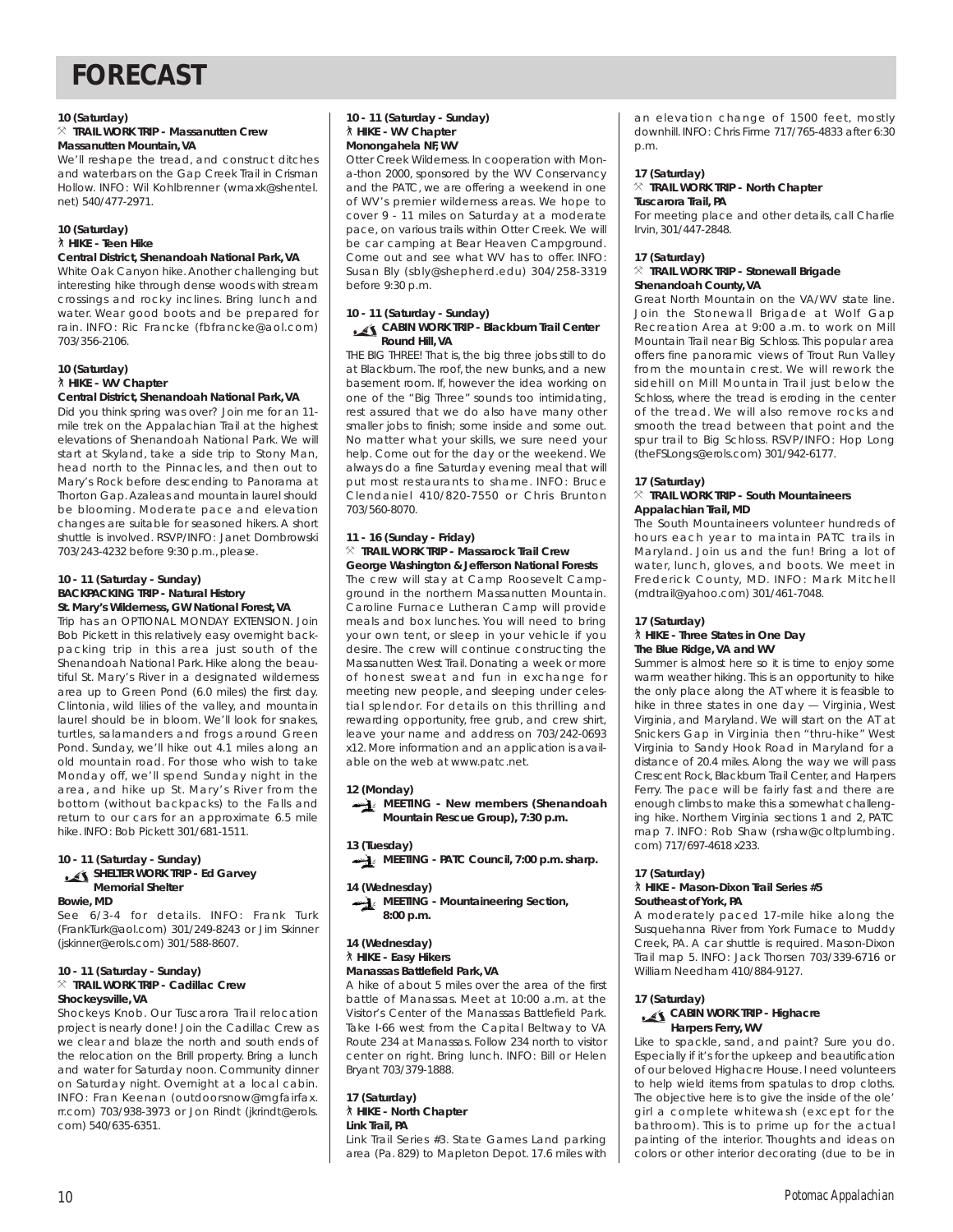September) would be appreciated. I would like to stick to a Victorian style, but if that is impractical, we can improvise. Overnight accommodations both Friday night and Saturday night. Sunday will be early cleanup and departure to give the dad's some time to enjoy their Father's Day. INFO: Pat Fankhauser 703/242-0693 x17.

#### **17 (Saturday) CLASS - MSR Stove and Backpacking Food Demo (HTO)**

## **HTO Rockville, MD and Fairfax, VA**

Mountain Safety Research sales reps will be at the Hudson Trail Outfitters Rockville and Fairfax stores to demonstrate MSR stoves. They will be able to explain each MSR stove and their proper application. MSR reps will also be preparing their new line of MSR freeze-dried and dehydrated foods. This line of backcountry food is organic, vegetarian, high-energy and tasty! Come on in and try! INFO: Eric Stalzer 301/840-0650.

#### **17 - 18 (Saturday - Sunday) CLASS - Backpacking (REI) REI, Baileys Crossroads, VA**

Taught by veteran backpacker Ted Fryberger, this intensive two-day class covers the skills and gear necessary for safe, enjoyable backcountry adventure. Get started right, take a solid class from an experienced instructor. Registration is limited. Call early! INFO: REI 703/379-9400.

#### **17 - 18 (Saturday - Sunday) SHELTER WORK TRIP - Ed Garvey Memorial Shelter**

#### **Bowie, MD**

See 6/3-4 for details. INFO: Frank Turk (FrankTurk@ aol.com) 301/249-8243 or Jim Skinner (jskinner@ erols.com) 301/588-8607.

#### **17 - 18 (Saturday - Sunday)**  $\times$  **TRAIL WORK TRIP**

#### **Central District, Shenandoah National Park, VA**

Having a hard time getting out of the winter doldrums? (Want to know from whence came that term, "doldrums?") Well, at least you've built up your upper body strength, shoveling snow. Come out and help a crew of trail builders rebuild a section of the Appalachian Trail in Shenandoah National Park! That's right! Dig, again! Have fun, moving and sifting dirt back into the treadway. Meet at 9:30 a.m. on Saturday at the Timber Hollow Overlook on Skyline Drive. Overnight accommodations at Pocosin Cabin. Reservation/INFO: Don White (whitedh@hotmail. com) 703/443-1572.

#### **17 - 18 (Saturday - Sunday) CABIN WORK TRIP - Tulip Tree Cabin Shaver Hollow, VA**

It's not too late to learn how to make a doublecrimp standing seam tern roof. There will be plenty of other interesting things to do too. At any rate if you join our crew this weekend you will have interesting and challenging work to perform and will have fun too. We always have a happy hour and enjoy a good community dinner on Saturday evening prepared by one of our backwoods gourmet chefs. INFO: Charlie Graf 410/757-6053.

#### **18 - 23 (Sunday - Friday)**

} **TRAIL WORK TRIP - Massarock Trail Crew George Washington & Jefferson National Forests** The crew will stay at Camp Roosevelt Camp-

ground in the northern Massanutten Mountain. Caroline Furnace Lutheran Camp will provide meals and box lunches. You will need to bring your own tent, or sleep in your vehicle if you desire. The crew will continue constructing the Massanutten West Trail. Donating a week or more of honest sweat and fun in exchange for meeting new people, and sleeping under celestial splendor. For details on this thrilling and rewarding opportunity, free grub, and crew shirt, leave your name and address on 703/242-0693 x12. More information and an application is available on the web at www.patc.net.

## **20 (Tuesday) MEETING - The Futures Group, 7:00 p.m.**

#### **21 (Wednesday)** ` **HIKE - Easy Hikers C&O Canal, MD**

Hike 4 to 5 miles along the C&O Canal. Meet at 10:00 a.m. in the parking area almost opposite the Old Angler's Inn along MacArthur Blvd. Bring lunch and water. INFO: John Giblin 301/585-5172.

#### **23 (Friday)** ` **HIKE - Advanced Hikers Central District, Shenandoah National Park, VA**

We'll visit the Corbin Mountain area of the SNP via Robertson Mountain. This will be at least 13 miles of hiking with some major climbs. The leader is flexible on the exact route, but the plan is to start the hike on the Weakley Hollow Fire Road and end the hike on Nicholson Hollow Trail. Meeting place is in Northern Virginia. INFO: Donna Brother 703/435-8315 before 9:30 p.m.

#### **23 - 25 (Friday - Sunday) BACKPACKING TRIP - Dolly Sods Wilderness Monongahela National Forest, WV**

The mountain laurel should be in bloom for this weekend. We will do about a 20-mile circuit hike on one of the most scenic trails in the Monongahela National Forest. We will leave Friday evening and sleep near the cars. Saturday we will backpack to our campsite on Big Stonecoal Run. Hike back to the cars (with a stop for a swim in Red Creek) on Sunday. Limit 10. INFO: Dave Wilcox (davewillcox@worldnet. att.net) 703/212-0991.

#### **24 (Saturday)** } **TRAIL WORK TRIP - Rock Creek Trail Crew Rock Creek Park, Washington, DC**

8:15-11:30 a.m. It's entirely possible we'll be working on a multi-week project by now. This is also the last Rock Creek work trip before Washington's summer weather begins to punish us for going outside. Meet at the Rock Creek Nature Center. INFO: Mark Anderson (mhacca@ starpower.net) 202/462-7718 or Ranger Ken Ferebee 202/426-6834 x31.

## **24 (Saturday)**

#### $%$  TRAIL WORK TRIP - South Mountaineers **Appalachian Trail, MD**

Halfway through the season with the South Mountaineers' events. We weed, do tread repair, remove deadfalls, or relocate trail depending on what needs to be done. Novices welcome. Bring plenty of water, lunch, gloves, and boots. INFO: Mark Mitchell (mdtrail@yahoo.com) 301/461- 7048.

**24 (Saturday)**

#### ` **HIKE - Pole Steeple-Sunset Rocks Pine Grove Furnace State Park, PA**

A moderate 10-mile hike, except for a scramble along Sunset Rocks and a steep 300 foot climb up the face of Pole Steeple, to the best view in southern PA. End up by swimming in cool Fuller Lake. Bring swimsuit. Meet 9:00 a.m. at Twinbrook Metro. INFO: Duncan Thompson 703/527-2349.

#### **24 - 25 (Saturday - Sunday) CLASS - Land Navigation (REI) Baileys Crossroads & Prince William Forest Park, VA**

Find your way out of the maze! Take REI's Land Navigation Class. Instructor Tom Terry takes you step by step from the basics of map reading and compass use to hard practical problems in the field at Prince William Forest Park. This intensive two-day class will definitely help you stay found as you explore your world! Call early, registration is limited. Registration/INFO: REI 703/379-9400.

#### **24 - 25 (Saturday - Sunday)** ` **HIKE/Camp - Family Activity Elkton, VA**

*Note:* Venue change from Vining Tract to Firestone Cabin, west of Shenandoah National Park, Central District. Overnight campout at cabin for families with kids 8-12. Hiking, nature walk, fishing, scavenger hunt, games, campfire, star gazing, great food, and lots of fun. Electrified cabin with amenities. Easy to reach. Celebrated views. Please join us. INFO: Terry Cummings (tcivp@mindspring.com) 410/489-4594.

#### **24 - 25 (Saturday - Sunday) SHELTER WORK TRIP - Ed Garvey**

## **Memorial Shelter**

**Bowie, MD**

See 6/3-4 for details. INFO: Frank Turk (FrankTurk@ aol.com) 301/249-8243 or Jim Skinner (jskinner@ erols.com) 301/588-8607.

#### **24 - 25 (Saturday - Sunday)**

#### $\times$  **TRAIL WORK TRIP - Cadillac Crew Tuscarora Trail**

Join the Cadillac Crew as we work on the Doll Ridge section of the Tuscarora Trail. Bring a lunch and water for Saturday noon. Community dinner on Saturday night. Overnight at Local Forest Service Cabin. INFO: Fran Keenan (outdoorsnow@mgfairfax. rr.com) 703/938-3973 or Jon Rindt (jkrindt@erols. com) 540/635-6351.

#### **24 - 25 (Saturday - Sunday)**

#### } **Chesapeake TRAIL WORK TRIP - North District Hoodlums**

#### **North District, Shenandoah National Park, VA**

Seafood in the mountains? You bet! Some of the best chow and chowder this side of the Chesapeake Bay awaits those who care to set sail with the Hoodlums trail crew and work on the Appalachian Trail in the North District of the park. More than likely, we will be finishing up a new trail relocation on the AT. No experience necessary tools provided. Bring work gloves, lunch, and a smile. Overnight stay at Indian Run Hut within the park. Come for the day, stay for the evening meal, or spend the entire weekend. The crew meets at 10:00 a.m. at Piney River Ranger Station in the North District. RSVP/INFO: George Walters (gjwalters@erols.com) 410/426-2724.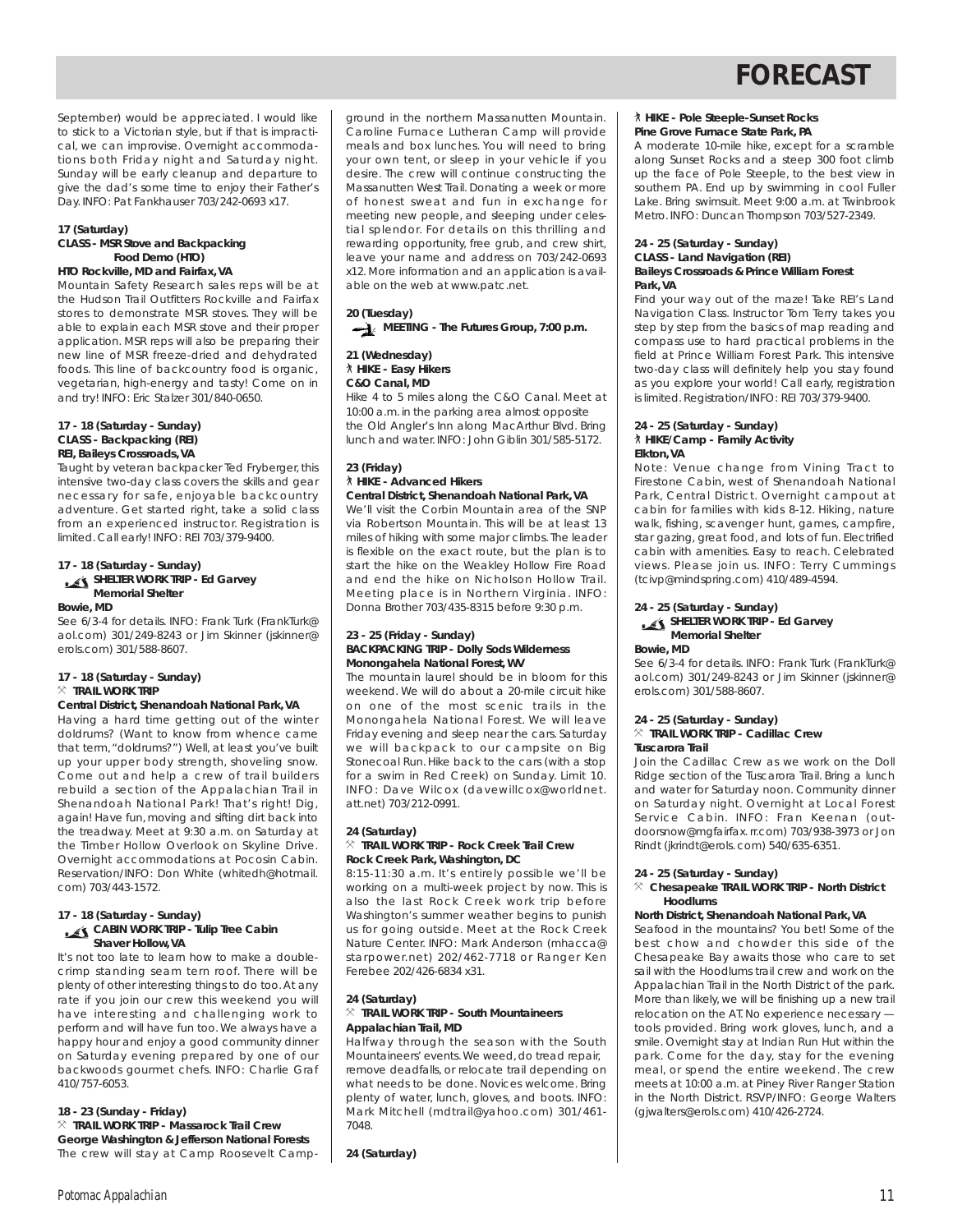**27 (Tuesday)**

**MEETING - Shenandoah Mountain Rescue Group (Business meeting), 7:30 p.m.**

#### **28 (Wednesday)** ` **HIKE - Easy Hikers Lake Needwood, MD**

The Easy Hikers will hike 4-5 miles at Lake Needwood near Rockville, MD. Meet at 10 a.m. for the final hike of the season. To reach the park from Georgia Avenue, go west 0.2 miles on Norbeck Road (MD 28), turn right at Muncaster Mill Road. After 2.2 miles, make a left on Avery Road. Go 0.3 miles and make a right on Lake Needwood Drive, then 0.3 miles to Beach Drive and the visitor center. After the hike, we will meet at the Gazebo Restaurant on Norbeck Road for lunch. INFO: Shirley Rettig 703/836-0147.

#### **28 (Wednesday) CLASS - Oh Shenandoah! (REI) REI, Baileys Crossroads, VA**

7:30 p.m. Whether you're gazing out at the autumn colors from Bear Fence Rocks, standing in the cool mist at Rose River Falls, or exploring a trail-less hollow in a foot of snow in mid-January, Shenandoah National Park is a jewel in any season. Veteran long distance backpacker and trails advocate, Nick Williams, will introduce us to the trails, weather, plants, and wildlife of Virginia's Blue Ridge. INFO: REI 703/379-9400.

#### **29 (Thursday) CLASS - Oh Shenandoah! (REI) REI, College Park, MD**

Same as 6/28 except in College Park. INFO: REI 301/982-9681.



#### **1 (Saturday) DEADLINE - August** *Potomac Appalachian* **Headquarters, Vienna, VA**

5:00 p.m. All items for the next issue of the PATC newsletter must be submitted on disk if possible to headquarters, or via e-mail or e-mail attachment to jns-bianca@home.com. Allow one week for postal service delivery.

### **1 (Saturday)**

#### $\times$  **TRAIL WORK TRIP - South Mountaineers Appalachian Trail, MD**

Join us for a good time getting dirty on the trail. We bail early in excessive heat. Bring plenty of water (2 to 4 quarts), lunch, gloves, and boots. Tools provided. INFO: Mark Mitchell (mdtrail@ yahoo.com) 301/461-7048.

#### **1 - 2 (Saturday - Sunday)** } **TRAIL WORK TRIP - North Chapter Appalachian Trail, PA**

Join the North Chapter trail crew for an all out attack on weeds, greenbriars, and other such trail nemeses.We will meet at US 30 and PA 233 at the parking lot of Caledonia State Park. Departure 9:00 a.m.sharp. INFO: Charlie Irvin 301/447-2848.

### **1 - 2 (Saturday - Sunday)**

#### **SHELTER WORK TRIP - Ed Garvey Memorial Shelter**

**AT near Harpers Ferry, WV**

We may be on the AT by July and tasks will include transporting the completed log structures (from Bowie, MD), digging, pouring cement, laying block, and maybe even assembling the first logs. Additional information available at website http://patc.net/garvey/. INFO: Frank Turk (FrankTurk@aol.com) 301/249-8243.

**4 (Tuesday) MEETING - Trail Patrol, 7:30 p.m.**

### **5 (Wednesday)**

**MEETING - New Members (PATC). 7:30 p.m.**

#### **8 (Saturday) (Rain Date: July 22)** } **TRAIL WORK TRIP - Rock Creek Trail Crew Rock Creek Park, Washington, DC**

8:15-11:30 a.m. We slip to a once-a-month summer schedule beginning in July. Come find out why Rock Creek Park is the coolest place to do trail work inside the boundaries of the nation's capital. Meet at the Rock Creek Nature Center. INFO: Mark Anderson (mhacca@starpower.net) 202/462-7718 or Ranger Ken Ferebee 202/426- 6834 x31.

#### **8 (Saturday)** ` **HIKE - North Chapter Link Trail, PA**

Link Trail Series #4. Mapleton Depot to PA 655. 9.7 miles with an elevation change of 1700 feet. This section includes the 1000 Steps which were recently purchased by the Central Pennsylvania Conservancy and donated to the Pennsylvania State Game Commission to remain as an easement for future generations. This section also takes in Jacks Mountain with its fantastic views. INFO: Chris Firme 717/765-4833 after 6:30 p.m.

#### **8 - 9 (Saturday - Sunday)** } **TRAIL WORK TRIP - Cadillac Crew Shockeysville, VA**

Shockeys Knob. Join the Cadillac Crew as we finish trail ends of the Tuscarora Trail relocation and dedicate the new trail section! Rub elbows with the various incarnations and generations of the Cadillac Crew. It's sure to be a good time, and boy are we glad to have this trail section open for hikers! Bring a lunch and water for Saturday noon. Community dinner on Saturday night. Overnight at local cabin. INFO: Fran Keenan (outdoorsnow@mgfairfax.rr.com) 703/ 938-3973 or Jon Rindt (jkrindt@erols.com) 540/ 635-6351.

#### **8 - 9 (Saturday - Sunday) CLASS - Wilderness First Aid (WSC) Annandale, VA**

A program of the Wilderness Safety Council, this eighteen-hour class includes classroom study, hands-on practice, and results in a two-year certification. The cost is \$140. Registration is limited to 25 people. More information and registration at: http://wfa.net. INFO: Christopher Tate 703/836- 8905.

**8 - 9 (Saturday - Sunday)**

**SHELTER WORK TRIP - Ed Garvey Memorial Shelter**

### **AT near Harpers Ferry, WV**

See 7/1-2 for details. INFO: Frank Turk (FrankTurk@ aol.com) 301/249-8243.

#### **10 (Monday)**

**MEETING - New members (Shenandoah Mountain Rescue Group), 7:30 p.m.**

**1 (Tuesday)**

**MEETING - PATC Council, 7:00 p.m. sharp.**

### **12 (Wednesday)**

**MEETING - Mountaineering Section. 8:00 p.m.**

#### **15 (Saturday)**

#### } **TRAIL WORK TRIP - South Mountaineers Appalachian Trail, MD**

Trail stewardship is a hobby and working with the crew is a social fun time. Come out and enjoy the trail in a different way with a South Mountaineers event. We meet in Frederick County. Bring a lot of water, lunch, gloves, and boots. INFO: Mark Mitchell (mdtrail@yahoo.com) 301/461-7048.

#### **15 (Saturday)**

#### ` **HIKE - Cumberland Valley Night Hike Carlisle, PA**

A great way to spend a summer evening is hiking on the AT across the Cumberland Valley from Sherwood Drive to Boiling Springs. This hike is 11.6 miles at a moderate pace and the flat terrain (the longest flat stretch on the entire AT) which traverses bridges, streams, puncheon, farmers' fields, and woods is excellent for night hiking. A nearly full moon completes the enchanted setting of this rather unique hike, now in its third year. Pennsylvania AT section 10, PATC map 1. INFO: Rob Shaw (rshaw@coltplumbing.com) 717/697-4618 x233.

### **15 - 16 (Saturday - Sunday)**

#### **SHELTER WORK TRIP - Ed Garvey Memorial Shelter**

**AT near Harpers Ferry, WV**

See 7/1-2 for details. INFO: Frank Turk (FrankTurk@ aol.com) 301/249-8243.

#### **15 - 16 (Saturday - Sunday)**

#### } **Southern BBQ TRAIL WORK TRIP - North District Hoodlums**

#### **North District, Shenandoah National Park, VA**

Pig on a spit? Well, maybe we won't go THAT far, but you get the idea! Finger lickin' BBQ and real down-home Southern vittles will follow a day's work on the Appalachian Trail. No experience necessary — tools provided. Bring work gloves, lunch, and a smile. Overnight stay at Indian Run Hut within the park. Come for the day, stay for the evening meal, or spend the entire weekend. The crew meets at 10:00 a.m. at Piney River Ranger Station in the North District. RSVP/INFO: George Walters (gjwalters@erols.com) 410/426-2724.

#### **15 - 16 (Saturday - Sunday)**  $\times$  **TRAIL WORK TRIP**

#### **Central District, Shenandoah National Park, VA**

Tired of that manufactured, air-conditioned "air"? Depressed because your cubicle is in a building with no windows? Have an almost overwhelming desire to \*thwack\* a perpetually bored and always-in-the-way teenager? Come out and help a crew of trailbuilders rebuild a section of the Appalachian Trail in Shenandoah National Park! That's right! Feel the satisfaction of your mattock well and truly striking the earth. Use the rock bar to move that immovable object of a boulder out of the way! Meet at 9:30 a.m. on Saturday at the Timber Hollow Overlook on Skyline Drive. Overnight accommodations at Pocosin Cabin. Reservations/INFO: Don White (whitedh@hotmail.com) 703/443-1572.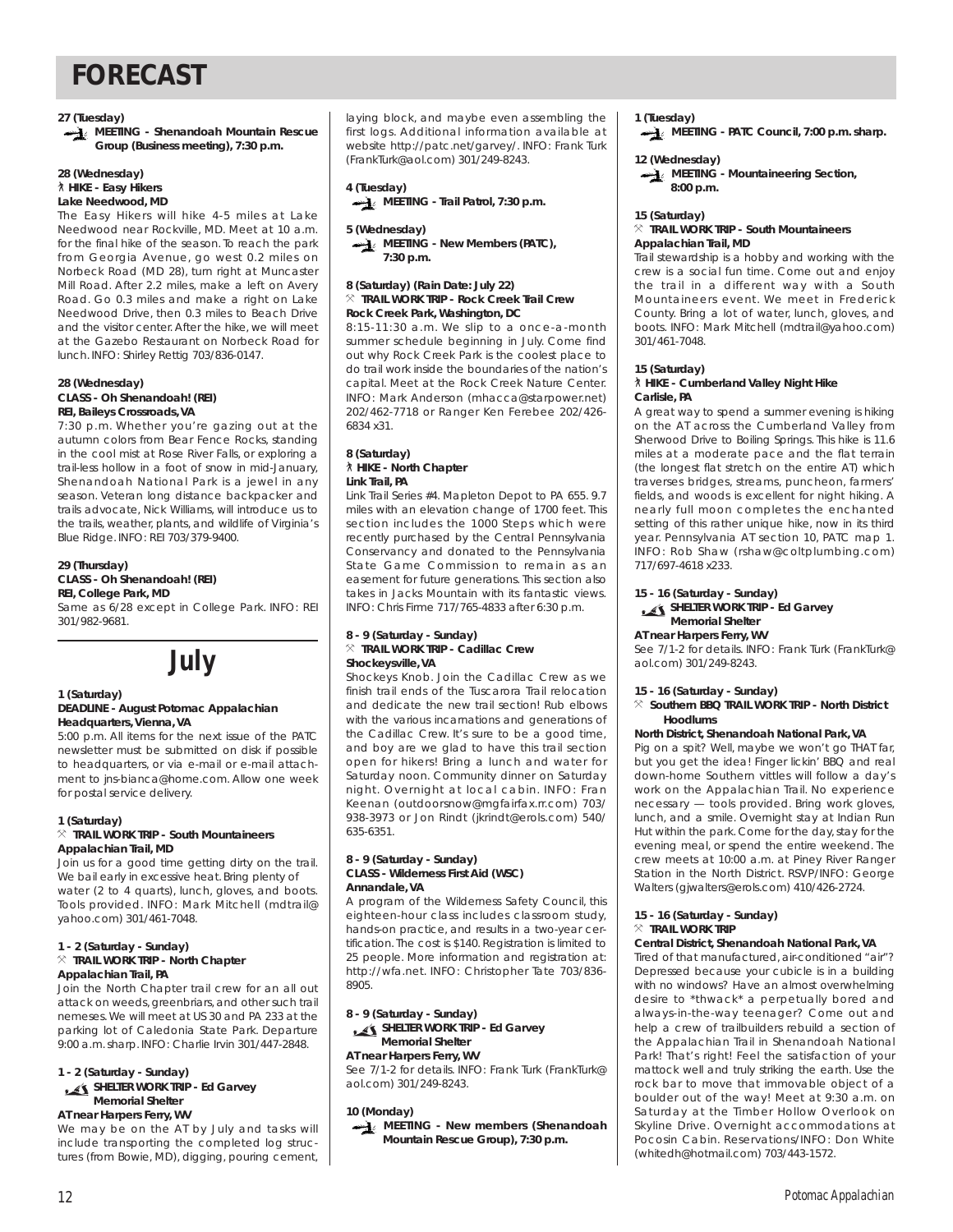### **18 (Tuesday) MEETING - The Futures Group, 7:00 p.m.**

#### **22 (Saturday) TRAIL WORK TRIP - North Chapter**

**Tuscarora Trail, PA** For meeting place and other details, call Charlie Irvin, 301/447-2848.

#### **22 (Saturday)**

#### **CLASS - Outdoor Leadership and Wilderness Risk Management (REI) REI, Baileys Crossroads, VA**

This class, taught by Christopher Tate, Director, Wilderness Safety Council, attacks the outdoor survival problem from a new perspective: avoiding the survival situation through sound planning, meticulous preparation and the reduction and management of risk. This is a great course for youth group leaders, hike leaders, and anyone interested in a new perspective on outdoor safety. INFO: REI 703/379-9400.

#### **22 - 23 (Saturday - Sunday)**  $\times$  **TRAIL WORK TRIP - Cadillac Crew Tuscarora Trail**

This weekend, the Cadillac Crew is going to be

working on the Tuscarora in the Sleepy Creek

feet elevation above sea level.

- e. Big Meadow: the area within the Big Meadow visible from either the Skyline Drive or the Rapidan Fire Road.
- f. Rapidan Camp (formerly Camp Hoover): the area within 1/2 mile of Rapidan Camp.
- 3) Camping more than 2 consecutive nights in the same location or 14 consecutive nights in the backcountry is prohibited.
- 4) Group size is limited to 10 people.
- 5) Campfires are prohibited except at pre-constructed fireplaces at huts and shelters.
- 6) Food must be stored in one (or more) of the following three ways so that wildlife cannot have access to it:





area, from Shanghai Road to the PATC Property. Bring a lunch and water for Saturday noon. Community dinner on Saturday night. Overnight at local cabin. INFO: Fran Keenan (outdoorsnow@mgfairfax.rr.com) 703/938-3973 or Jon Rindt (jkrindt@erols.com) 540/635-6351.

**22 - 23 (Saturday - Sunday) SHELTER WORK TRIP - Ed Garvey Memorial Shelter**

#### **AT near Harpers Ferry, WV**

See 7/1-2 for details. INFO: Frank Turk (FrankTurk@ aol.com) 301/249-8243.

#### **25 (Tuesday)**



#### **29 - 30 (Saturday - Sunday)**

 $\%$  **TRAIL WORK TRIP - Blue and White Crew Central District, Shenandoah National Park, VA** The Blue and White Crew will start a large rehab project on the AT in the Central District. Pot luck dinner on Saturday and breakfast on Sunday. Overnight accommodations to be announced. INFO: Kerry Snow (KerrySnow@prodigy.net) 301/570-0596.

- *Regulations, from page 1* a. hang food in a tree at least 10 feet above the ground and 4 feet horizontally from the tree trunk;
	- b. hang food at a food storage pole provided at backcountry facilities; or
	- c. store food within an agencyapproved bear resistant food storage canister.
	- 7) Defecation within 20 yards of streams, trails, or roads is prohibited. If designated facilities are available, they must be used. Solid human waste must be buried in a hole at least 3 inches deep.

PATC's website (www.patc.net) contains a link to Shenandoah National Park's Backcountry Camping Regulations website.

For up-to-date information on the new regulations, see PATC's website: http:// patc.net/snp\_page.html. ❑



**29 - 30 (Saturday - Sunday)**

**SHELTER WORK TRIP - Ed Garvey Memorial Shelter**

#### **AT near Harpers Ferry, WV**

See 7/1-2 for details. INFO: Frank Turk (FrankTurk@ aol.com) 301/249-8243.

#### **30 - 4 (Sunday - Friday)**

} **TRAIL WORK TRIP - Shenandoah (South District) Trail Crew**

#### **South District, Shenandoah National Park, VA**

Crew will be housed at the Schairer Trail Center in the South District. Crew members will park their vehicles at Eaton Hollow Overlook and hike in a half-mile to the cabin. Crewmembers will pack their own lunches; breakfast will be self-serve at the cabin. The crew will drive to Elkton for dinner at the Country Inn. A PATC member will act as crew leader and drive a park-provided vehicle to and from the work site. The crew leader and trail crew will perform trail work under the supervision of a Park Ranger. Donate a week (or more) of honest sweat and fun in exchange for meeting new people,and sleeping under celestial splendor. For details on this thrilling and rewarding opportunity, free grub, and crew shirt, leave your name and address on 703/242-0693 x12.

## **Book Review: Snow, Gordon.**

*Safe And Sound: How Not to Get Lost in the Woods and How to Survive if You Do.* Goose Lane Editions. Frederickton, New Brunswick. 84p. paper.

Based on 35 years of experience as leader and teacher of Canadian search and rescue teams, Snow advises hikers, hunters, and parents on wilderness survival. The how-to-avoid-getting lost applies to all of us. The how-to-survive section is perhaps more emphatic about surviving in a colder climate than ours, which does not detract from its value. Most useful of all are the four pages on kids in the woods, for parents who hike with their children and whose children might stray. Swan explains how search and rescue teams work to parents or friends of the lost one. Read it! ❑

*—Paula Strain*

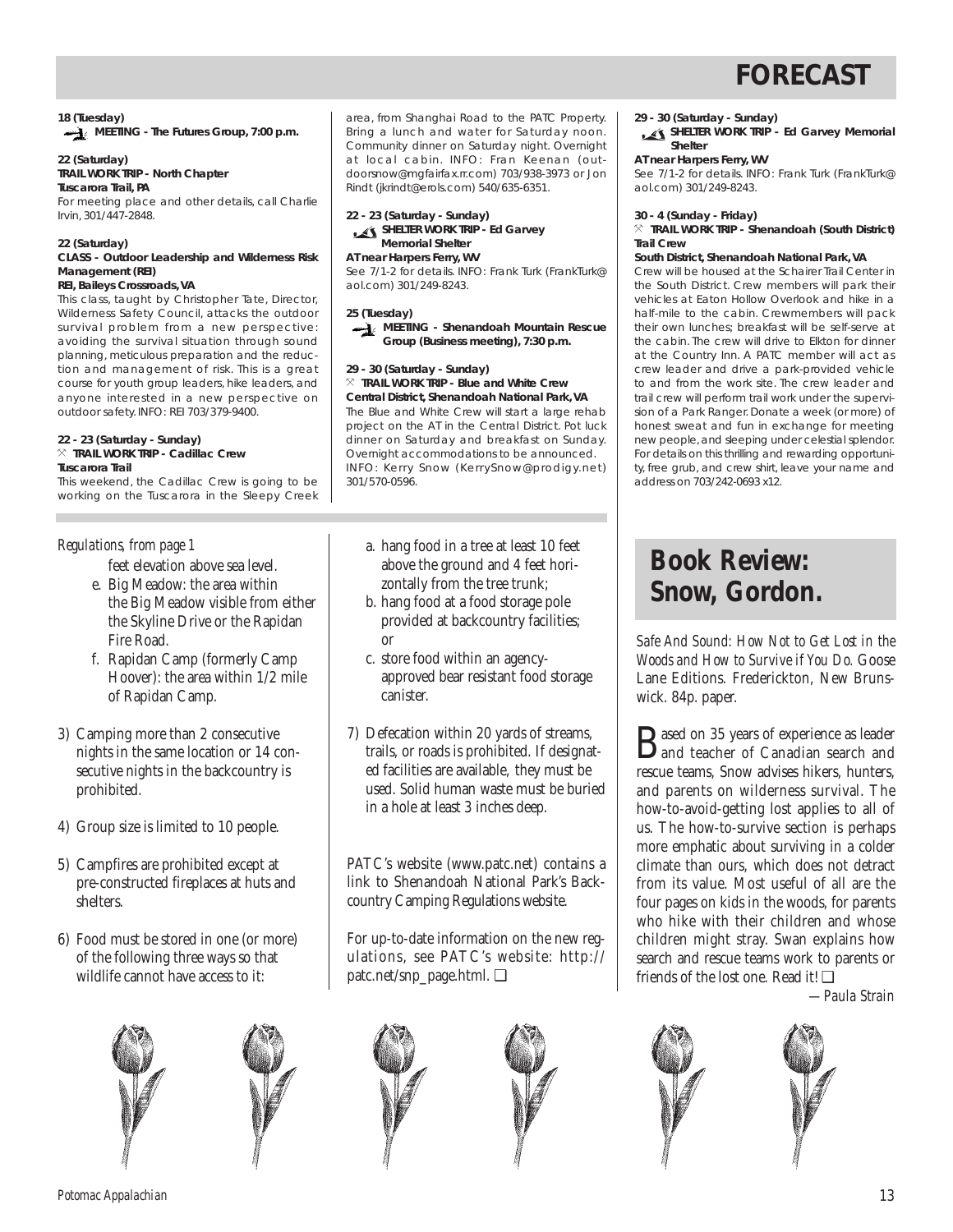## **NOTICES**

## **NEW NOTICES**

**WANTED:** Someone with pickup truck to take away a truckload of firewood (blue ash cut down January 12, 2000). Wood is stacked in Bernie Morgan's back yard (Hyattsville, Md), accessible by a wide alley.We periodically carry our seasoned wood to cabins by car but cannot long store this large amount and hope it might be useful to a Club member. INFO: Bernie and Mary Morgan 301/864-1324.

**GELINAS MANOR VICTORIAN BED AND BREAK-FAST** offers a 20+% discount on space available to hikers who would like a room (and bath) for the night while hiking through the Boiling Springs, Pa area. Gelinas Manor is located about 100 yards from the Boiling Springs Post Office and the Appalachian Trail and has available fax and e-mail service for hikers. INFO: Leo Gelinas 717/258-6584, gelinasmanor@aol.com, or http://pts.placestostay.com/gen\_prop.asp? hotel\_id=18403

**WALKING HOLIDAYS.** This is an invitation for you to join a small party and enjoy a week exploring the Lake District of England or Northumbria. Holiday dates are July 8-15, August 19-26, September 9-16 for Lake District tours or June 10-17 or July 1-8 for Northumbria tours. INFO: Derek Teasdale, 0044/191-2520752, DTeasdale1@aol.com, or http://members.aol. com/DTeasdale1/

**IN SEARCH OF HIKING STORIES:** Got a hiking strategy for frustrating situations or a personal story of overcoming adversity? I'm putting together a new book for hikers. Deadline is July 10, 2000. INFO: Rus VanWestervelt rusvw@yahoo. com or P.O. Box 20031, Baltimore, MD 21284.

**BEARS DEN HOSTEL,** owned and operated by the Appalachian Trail Conference, is looking for groups or individuals to help with various projects of the facility and grounds. On the schedule for this year: painting, tending gardens, building a new tool shed; replacing a deck, building a privy; and office work. Bears Den is a stone lodge located 250 yards from the AT near Bluemont, Virginia and the ATC in Harpers Ferry. We will provide one night's free lodging if you are interested in joining us for any of these projects. INFO: Melody Blaney or Patii Landovek, Managers 540/554-8708 or bearden @crosslink.net.

**WANTED:** Mamiya ZE-X 35mm camera body. Have an older camera lying around in your closet that you would like to get rid of? I currently have lenses that will fit this specific camera body. My former ZE-X has bit the dust, so I am looking for a replacement. Price negotiable. Contact Susan Bly at 304/258-3319 or e-mail sbly@shepherd.edu

## **VOLUNTEER OPPORTUNITIES**

**BEARS DEN HOSTEL** is recruiting volunteers willing to lead a series of workshops and programs and share what they know. The workshops are part of a continuing series of educational programs organized by Melody Blaney, manager of the hostel, and are held on weekends at the historic facility along the crest of the Blue Ridge, near Bluemont, Va. Melody needs volunteers to lead workshops on environmental education, nature activities (e.g., bird watching), writing, painting, and preservation of wildlife and natural habitat. Bears Den is a hiker hostel owned and operated by the Appalachian Trail Conference. INFO: Melody Blaney, Bears Den Hostel, 18393 Blueridge Mountain Rd, Bluemont, Va 20135, 540/554-8708, or bearden@crosslink.net.

**TRAIL REPORT COMPUTER DATABASE PERSON:** Volunteer needed to come in 2-3 nights a month to enter trail work reports in the Club's database. If interested call Heidi Forrest at 703/242-0693 x12,or e-mail heidi@erols.com.

**SNP-PATC TRAIL CREW WEBSITES.** The trail crews in the three Districts of Shenandoah National Park are on the web. Visit the sites to find out about upcoming worktrips, to see photos of previous projects, or to learn about opportunities in the Park. The addresses for the web pages are: North District: http://www.patc.net/hoodlums/ index. html Central District: http://sites. netscape. net/kerrysnow/homepage and South District: http://www.geocities.com/mkarpie/districtnews/index.html

**FOURTH YEAR OF THE KEYSTONE TRAIL CREW.** Keystone Trail Crew, sponsored by KTA, will be having three weeks of TrailCare in June. The workweek runs from Thursday through Monday. The dates are June 8 through 12, Quehanna Trail; June 15 through 19, Chuck Keiper Trail and June 22 through 26, Mid State Trail Southern Extension. Meals and lodging will be provided. If you can spare a week, volunteer a weekend, or come for just a day or two, please think about signing up. No volunteer will be turned away. Forward all inquiries to Joe Healey, 93 Cedarwood Drive, Laflin, PA 18702, e-mail jnlhealey@aol.com, or feel free to call him at 570/655-4979. Detailed information and a map directing you to the respective campsite/campsites will then be forwarded.

**A COOK IS NEEDED FOR THE ABOVE TIME FRAMES.** This is a paid position and all pots, pans, etc. will be supplied, although the cook will be responsible for the purchase of the food.Cost of the food can either be reimbursed after purchase or given up front as a lump sum. If you are interested or know of someone who is, please contact Joe at 93 Cedarwood Drive, Laflin, PA 18702, email jnlhealey@aol.com, or feel free to call him at (570) 655-4979.

**NEEDED: VOLUNTEER COORDINATOR—**a Club member to coordinate volunteer opportunities and place volunteers in jobs. There is currently no placement system to match volunteers with open tasks; you can devise and implement one. No experience needed, just a general understanding of Club activities and a willingness to work. Most work will take place at the headquarters in Vienna. Call Mickey McDermott, vice president for volunteerism, at 703/866-0928, or .<br>e-mail him at jtmcd@erolscom.

**THE SALES OFFICE** is looking for volunteers interested in working as little or as long as you can manage it—Monday through Friday between 9 and 5 p.m. If interested, please contact the Sales Coordinator, Maureen Estes, by either calling headquarters at 703/242/0693, ext. 19, or by email at patcsales@erols. com.

**NOT INTERESTED IN WORKING OUTDOORS?** PATC has a continuous need for Headquarters Volunteers willing to help out with a variety of tasks—from manning the sales desk in the evening, to providing typing or office support. It takes a lot more than trail workers to keep the Club going! INFO: Wilson Riley (wriley1226@aol. com) 703/242-0693, Ext. 11.

**PATC OVERSEERS** get BIG discounts from the

following merchants who support our volunteer<br>programs: -Blue Ridge Mountain Sports Mountain Sports (Charlottesville/ Tidewater)-20% -Hudson Trail Outfitters (DC Metro Region) 15% -The Trailhouse (Frederick, MD) 15% -Casual Adventures (Arlington, VA) 10% -Campmor (Mail Order via PATC HQ) 10%. Check the back page of the PA for the latest trail, cabin, and shelter overseer opportunities. And all PATC members receive a 10% discount from Blue Ridge Mountain Sports. Be sure to have your membership ID or overseer ID ready when you shop.

**SHENANDOAH MOUNTAIN RESCUE GROUP (SMRG)**

is seeking people interested in wilderness search and rescue. New member orientation meetings are held every month at PATC headquarters. NO EXPERIENCE IS NECESSARY.INFO: SMRG Operations 703/255-5034, then press #5.

## **HIKING PARTNERS**

**SLOW HIKER (10 MILES PER DAY)** who has done 1200 miles of AT seeks companions for sections of the southern half: Catawba to Daleville,Va. (June 5-7), Daleville to Glasgow (June 8-13), Glasgow to Tyro, Va. (June 14-18), Tyro to Rockfish Gap VA (June 19-21), Franklin to Nantahala River NC (June 27-30), Nantahala R. to Fontana (July 1-3), Fontana to Davenport Gap (July 4-11), Davenport Gap to Allen Gap (July 12-16), Springer Mt. To Hiawasse, Ga. (Aug 2-9), Hiawassee to Franklin, NC (Aug 10-14), Allen Gap to Erwin, Tenn. (Aug 15-20), Erwin to El Park, NC (Aug 21-24), Elk Park to Damascus, Va. (Aug 25-31), Damascus to Troutdale, Va. (Sept 11-15), Troutdale to Atkins VA (Sept 16-17), Atkins to Bland VA (Sept 18-22), Bland to Pearisburg , Va. (Sept 23-26), Pearisburg to Catawba , Va. (Sept 27- Oct 3), Rockfish Gap to Front Royal , Va. (Oct 4-14). George Meek ("Poet") 703/875-3021 or gmeek@mciworld.com.

**HIKING VACATIONS HIKING PARTNERS WELCOME** to join PATC member for July-August trip to Colorado Weminuche Wilderness. Two or three night trip over continental divide trail with probable bushwhacking down drainage to hot springs. Dates approximately 7/31-8/3. Denver nearest airport. INFO: J Christian Adams, e-mail jcadams@erols.com.

### **LOST and FOUND**

**LOST: SILVER ARROWHEAD NECKERCHIEF SLIDE,** 2 1/2" long, 1" wide, made with turquoise and coral. Lost Saturday, January 15 between Pen Mar Rd. and High Rock. If found, please contact or send to: Jeff Hollis, Rt. 4, Box 261, Martinsburg, WV 25401, 304/263-6974 day, 304/263-6140 evening.

### **WANTED/FOR SALE**

**WANTED: USED WORKING CAROUSEL SLIDE PRO-JECTORS.** If you have a working carousel projector you no longer use, PATC could use it for meetings and classes held at HQ. The last working projector disappeared more than a month ago and has not returned. If interested please drop it by PATC HQ or give us a call at 703/242-0693. ext. 11 or 12.

**LLAMAS FOR SALE:** a trail companion to help carry your gear. Please contact Noel Dingman for a visit to our farm. 301/831-1131, or halfaloaf @accessa.net.

**PAIR OF PETER LIMMER BOOTS:** These are widely recognized as the best hiking boots made in the U.S., built to measure by Peter Limmer & Sons in Intervale, NH. I have a pair of men's boots, sized around 13 or 13 1/2, made for me some years back and completely rebuilt recently. Sad to say, my aging feet no longer fit in them since the rebuild, so they're available at the \$100 cost of the rebuilding. The payment will be donated directly to PATC, so we will all benefit. Call Richard Frankel,202/547-3118,to arrange a try-on.

### **PAID OPPORTUNITY**

**PART-TIME OFFICE AND FIELD SUPPORT NEEDED** for this summer's trail crew and trail patrol programs. Anyone, 18 years or older, with own transportation may apply. Contact Wilson Riley at 703/ 242- 0693 X11 or see our web page at PATC.net for additional information.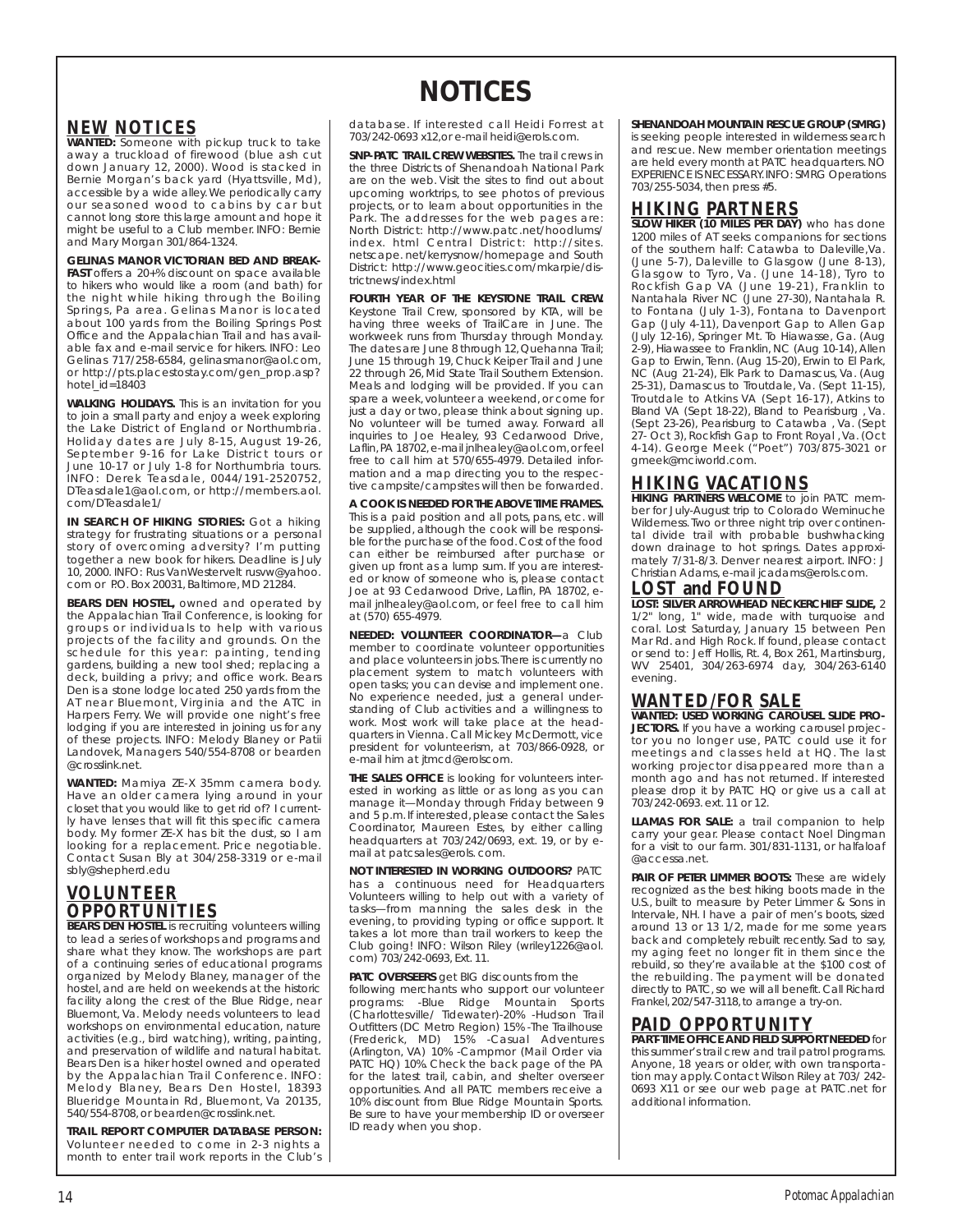# **From the PATC Store**

## **PATC Publications**

| ITEM #         | <b>DESCRIPTION</b>                                                                                                       | <b>RETAIL</b> | <b>MEMBER</b> |  |  |  |  |
|----------------|--------------------------------------------------------------------------------------------------------------------------|---------------|---------------|--|--|--|--|
| PA100          | (ed. 9, 1998)<br>AT Cumberland Valley, PA (Susquehanna River to Route 94)<br>Map 1                                       | 5.00          | 4.00          |  |  |  |  |
| PA110          | AT Michaux State Forest, PA (Route 94 to Route 30)<br>Map 2-3<br>(ed. 8, 1998)                                           | 5.00          | 4.00          |  |  |  |  |
| PA120          | Map 4<br>AT Michaux State Forest, PA (Route 30 to PA-MD State Line)<br>(ed. 7, 1998)                                     | 5.00          | 4.00          |  |  |  |  |
| PA130          | Map 5-6<br>(ed. 15, 1998)<br>AT Maryland                                                                                 | 5.00          | 4.00          |  |  |  |  |
| PA140          | Map 7<br>(ed 12, 1998)<br>AT Northern Virginia (Potomac River to Snickers Gap)                                           | 5.00          | 4.00          |  |  |  |  |
| PA150          | Map 8<br>(ed. 12, 1998)<br>AT Northern Virginia (Snickers Gap to Chester Gap)                                            | 5.00          | 4.00          |  |  |  |  |
| PA160          | Map 9<br>AT Shenandoah National Park (North District)<br>(ed. 15,1999)                                                   | 5.00          | 4.00          |  |  |  |  |
| PA170          | Map 10<br>AT Shenandoah National Park (Central District)<br>(ed. 18, 1997)                                               | 5.00          | 4.00          |  |  |  |  |
| PA180          | Map 11<br>(ed. 13, 1999)<br>AT Shenandoah National Park (South District)                                                 | 5.00          | 4.00          |  |  |  |  |
| PA190          | Map 12<br>(ed. 8, 1999)<br>AT GWNF Pedlar District (Rockfish Gap to Tye River)                                           | 5.00          | 4.00          |  |  |  |  |
| <b>PA200</b>   | <b>Map 13</b><br>AT GWNF Pedlar District (Tye River to James River)<br>(ed. 4, 1999)                                     | 5.00          | 4.00          |  |  |  |  |
| PA210          | Map D<br>(ed. 2, 1991)<br>Potomac River Gorge Area and Cabin John Trail                                                  | 3.50          | 2.80          |  |  |  |  |
| PA220          | Map F<br>(ed. 4, 1995)<br>Great North Mountain-North Half (Virginia/West Virginia)                                       | 5.00          | 4.00          |  |  |  |  |
| PA230          | Map G<br>Massanutten Mountain-North Half (Signal Knob to New Market Gap)<br>(ed. 6, 1998)                                | 5.00          | 4.00          |  |  |  |  |
| PA240          | Map H<br>(ed.3, 1999)<br>Massanutten Mountain-South Half (New Market Gap to Mass. Peak)                                  | 5.00          | 4.00          |  |  |  |  |
| PA250          | Map J<br>(ed. 2, 1997)<br>Tuscarora Trail AT, PA to PA Route 641                                                         | 5.00          | 4.00          |  |  |  |  |
| PA260          | Tuscarora Trail PA route 641 to Hancock, MD<br>Map K<br>(ed. 2, 1997)                                                    | 5.00          | 4.00          |  |  |  |  |
| PA270          | Map L<br>(ed. 2, 1996)<br>Tuscarora Trail (Hancock, MD, to Capon Springs, WV, and Cacapon St                             | 5.00          | 4.00          |  |  |  |  |
| PA290          | (ed. 1, 1993)<br>Rock Creek Park Area, DC<br>Map N                                                                       | 5.00          | 4.00          |  |  |  |  |
| PA300          | PATC Elevation Profile of Appalachian Trail (Pine Grove Furnace to Rockfish Gap)                                         | 1.75          | 1.40          |  |  |  |  |
| PB100          | AT Guide Book #6 (ed. 15, 1995) Maryland and Northern Virginia                                                           | 7.00          | 5.60          |  |  |  |  |
| PB110          | AT Guide Set #6 (AT Guide Book to MD and Northern VA with Maps 5-6, 7 & 8)                                               | 18.00         | 14.40         |  |  |  |  |
| PB120          | AT Guide Book #7 (ed. 12, 1999) Shenandoah National Park                                                                 | 9.00          | 7.20          |  |  |  |  |
| PB130          | AT Guide Set #7 (AT Guide Book to Shenandoah National Park with Maps 9, 10 & 11)                                         | 20.00         | 16.00         |  |  |  |  |
| PB140          | Massanutten Guide Set (Guide to Massanutten Mountain with Maps G & H)                                                    | 14.00         | 11.20         |  |  |  |  |
| PC100          | Circuit Hikes in Shenandoah National Park (ed. 14, 1996)                                                                 | 6.00          | 4.80          |  |  |  |  |
| PC110          | Circuit Hikes in Virginia, West Virginia, Maryland, and Pennsylvania (ed. 5, 1994)                                       | 6.00          | 4.80          |  |  |  |  |
| PC115          | Hikes in Western Maryland (ed. 1, 1997)                                                                                  | 6.00          | 4.80          |  |  |  |  |
| PC116          | The Tuscarora Trail North (Guide to Maryland and Pennsylvania) (ed.3, 1997)                                              | 6.00          | 4.80          |  |  |  |  |
| PC117          | The Tuscarora Trail South (Guide to West Virginia and Virginia) (ed. 3, 1997)                                            | 6.00          | 4.80          |  |  |  |  |
| PC120          | Hikes in the Washington Region: Part A Northern Maryland Counties (ed. 3, 1992)                                          | 6.00          | 4.80          |  |  |  |  |
| PC130          | Hikes in the Washington Region: Part B Northern Virginia Counties (ed. 3, 1993)                                          | 6.00          | 4.80          |  |  |  |  |
| PC140          | Hikes in the Washington Region: Part C DC/Southern Maryland Counties (ed. 2, 1999)                                       | 6.00          | 4.80          |  |  |  |  |
| PC160          | Guide to Massanutten Mountain (1993)<br>6.00<br>4.80                                                                     |               |               |  |  |  |  |
| PC180<br>PC190 | Hiking Guide to the Pedlar District, George Washington National Forest (ed. 2, 1990)<br>6.00<br>4.80                     |               |               |  |  |  |  |
| PC200          | Climbers' Guide to the Great Falls of the Potomac (1985)<br>6.00<br>4.80                                                 |               |               |  |  |  |  |
| PC205          | Carderock Past & Present: A Climbers Guide (1990)<br>7.00<br>5.60                                                        |               |               |  |  |  |  |
| PC210          | 11.20<br>Pioneering Ascents (the origins of climbing in America)<br>14.00<br>Clearing Trails in War Time<br>5.95<br>4.76 |               |               |  |  |  |  |
| PC220          | Breaking Trail in the Central Appalachians - a narrative                                                                 | 12.50         | 10.00         |  |  |  |  |
| PC230          | Lost Trails and Forgotten People: The Story of Jones Mountain (ed. 2, 1985)                                              | 7.50          | 6.00          |  |  |  |  |
| PC240          | The Dean Mountain Story (1982)                                                                                           | 5.50          | 4.40          |  |  |  |  |
| PC250          | Shenandoah Heritage: The Story of the People Before the Park (5th printing, 1995)                                        | 7.00          | 5.60          |  |  |  |  |
| PC260          | Shenandoah Vestiges: What the Mountain People Left Behind (3d printing, 1993)                                            | 5.00          | 4.00          |  |  |  |  |
| PC270          | Shenandoah Secrets: The Story of the Park's Hidden Past (Revised 1998)                                                   | 12.95         | 10.36         |  |  |  |  |
| PC280          | PATC Cabins Booklet (1997)                                                                                               | 4.00          | 3.20          |  |  |  |  |
| PC300          | Wildflowers of the Potomac Appalachians: A Hikers Guide (1979)                                                           | 2.50          | 2.00          |  |  |  |  |
| PC310          | The Blue Hills of Maryland (ed. 1, 1993)                                                                                 | 14.00         | 11.20         |  |  |  |  |
| PC320          | Memories of a Lewis Mountain Man (1993)                                                                                  | 8.00          | 6.40          |  |  |  |  |
| PD100          | Map of the Stony Man Region of the Shenandoah National Park (Illustrated) (1964)                                         | 2.00          | 1.60          |  |  |  |  |
| PE120          | PATC Member Decal                                                                                                        | N/A           | 1.00          |  |  |  |  |
| PE130          | PATC Member Patch                                                                                                        | N/A           | 2.00          |  |  |  |  |
| PE140          | PATC Member Pin                                                                                                          | N/A           | 2.95          |  |  |  |  |
| PE150          | PATC Ballpoint Pen with gift box                                                                                         | 3.00          | 3.00          |  |  |  |  |
| PE250          | Long Sleeve T-Shirts                                                                                                     | 20.00         | 20.00         |  |  |  |  |
| PE260          | <b>Short Sleeve T-Shirts</b>                                                                                             | 15.00         | 15.00         |  |  |  |  |
| PE265          | Notecards with Drawings of 3 PATC Cabins (box of 10 with envelopes)                                                      | 4.00          | 4.00          |  |  |  |  |
| PE280          | PATC Coffee Mugs                                                                                                         | 7.50          | 6.00          |  |  |  |  |
| PE320          | PATC HAT                                                                                                                 | 12.00         | 12.00         |  |  |  |  |
|                |                                                                                                                          |               |               |  |  |  |  |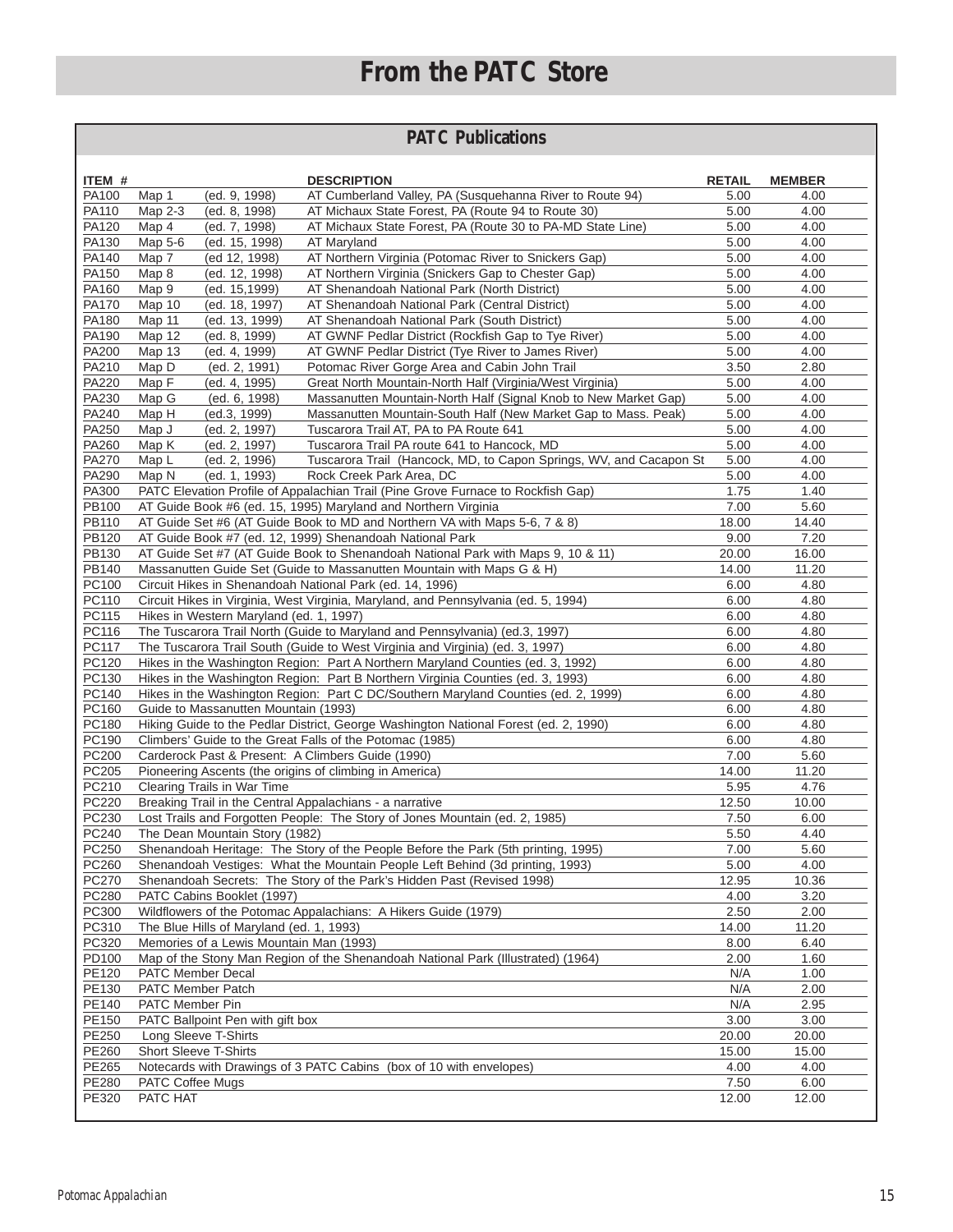## **Publications from Other Publishers**

| <b>DESCRIPTION</b>                                                                                                | <b>RETAIL</b>  | <b>MEMBER</b>  |
|-------------------------------------------------------------------------------------------------------------------|----------------|----------------|
| 184 Miles of Adventure (C&O Towpath) (1991)                                                                       | 4.75           | 3.80           |
| 50 hikes in Northern Virginia (1998)                                                                              | 13.00          | 10.40          |
| Appalachian Trail Field Book (1982)                                                                               | 3.50           | 2.80           |
| Appalachian Trail Patch                                                                                           | 3.00           | 2.40           |
| Appalachian Trail Thru-Hikers' Companion (1998)                                                                   | 10.00          | 8.00           |
| Backpacker Magazine Guide to the AT (1989)                                                                        | 16.95          | 13.56          |
| Camping and Backpacking with Children (1995)                                                                      | 16.95          | 13.56          |
| Common Sense Medical Guide (1987)                                                                                 | 15.00          | 12.00          |
| Cross-Country Skiing (1988)                                                                                       | 9.00           | 7.20           |
| Exploring Washington on Foot                                                                                      | 12.95          | 10.36          |
| Finding Wildflowers in Washington/Baltimore Area (1995)<br>Food & Lodging Along the C&O Canal (1994) out of stock | 15.95<br>3.00  | 12.76<br>2.40  |
| Guide to Skyline Drive and SNP (1997)                                                                             | 7.50           | 6.00           |
| Guide to the Mason-Dixon Trail System (1992) Map Series                                                           | 5.12           | 12.60          |
| Hikes to Waterfalls (1997)                                                                                        | 3.00           | 2.40           |
| Hiking Guide to the Monongahela National Forest (1999)                                                            | 2.00           | 10.00          |
| Hiking Virginia's National Forests (1998)                                                                         | 10.00          | 8.00           |
| Hollow Boy By Rayner V. Snead (1995)                                                                              | 13.95          | 11.16          |
| Insiders Guide to Virginia's Blue Ridge (1998)                                                                    | 15.00          | 12.00          |
| Lightly on the Land                                                                                               | 19.95          | 15.95          |
| Moonshiner's Son by Carolyn Reeder                                                                                | 4.79           | 3.99           |
| Mountaineering First Aid (1996)                                                                                   | 7.00           | 5.60           |
| Pennsylvania Hiking Trails (ed. 12, 1998)<br>Potomac Trails (1997)                                                | 7.00           | 5.60           |
| Rock Climbing (A Trailside how to Guide) (Don Mellor)                                                             | 14.95<br>17.95 | 12.00<br>14.50 |
| Skyland: The Heart of Shenandoah National Park (1960)                                                             | 6.00           | 4.80           |
| The 18 Cabins of Old Rag                                                                                          | 5.00           |                |
| The Appalachian Trail Backpacker (1994)                                                                           | 11.00          | 8.80           |
| The Appalachians (1975) (Maurice Brooks)                                                                          | 18.95          | 15.16          |
| The C&O Canal Companion (1997)                                                                                    | 23.50          | 19.60          |
| The New Appalachian Trail (Ed Garvey) (1997)                                                                      | 14.95          | 11.95          |
| The Potomac River and the C&O Canal (1992)                                                                        | 8.50           | 6.80           |
| The Undying Past of the Shenandoah National Park                                                                  | 18.95          | 15.16          |
| There are Mountains to Climb (1996)                                                                               | 12.95          | 10.36          |
| Thru-Hikers Handbook (Dan "Wingfoot" Bruce, 1998) out of stock                                                    | 12.00          | 9.60           |
| Thru-Hikers Planning Guide out of stock<br>Towns along the Towpath                                                | 12.00<br>14.00 | 9.60<br>11.20  |
| Towpath Guide to the C&O Canal (1999)                                                                             | 14.00          | 11.20          |
| Trail Building and Maintenance (ed. 2, 1981) (AMC)                                                                | 12.95          | 10.36          |
| Trail Design, Construction and Maintenance 2000                                                                   | 14.95          | 11.96          |
| Trails in Southwest Virginia (1997) out of stock                                                                  | 6.95           | 5.50           |
| W & OD Railroad Trail Guide (1996)                                                                                | 8.00           | 6.40           |
| Walker's Guide to Harpers Ferry (1994)                                                                            | 8.00           | 6.40           |
| Walking the Appalachian Trail (1994)                                                                              | 16.95          | 13.56          |
| Wilderness Navigation (1999)                                                                                      | 9.95           | 8.00           |
| Workbook for Planning Thru-Hikes                                                                                  | 6.00           | 4.80           |
| <b>Appalachian Trail Poster Maps</b>                                                                              |                |                |
| b) AT and eight full-color trail photos 32" x 47"                                                                 | 6.95           | 5.56           |
| AT strip map with forest green border 9" x 48"<br>C)                                                              | 3.50           | 2.80           |
|                                                                                                                   |                |                |
| <b>Other AT Guide Books with Trail Maps</b>                                                                       |                |                |
| AT Data Book (supplement to guide sets) (1999)                                                                    | 4.95           | 3.95           |
| Central Virginia (1994)                                                                                           | 18.00          | 14.40          |
| Maine (1993)                                                                                                      | 25.00          | 20.00          |
| Massachusetts-Connecticut (1994)                                                                                  | 20.00          | 16.00          |
| New Hampshire-Vermont (1995)<br>New York-New Jersey (1994)                                                        | 17.00          | 13.60          |
| North Carolina-Georgia (1998)                                                                                     | 16.00<br>25.00 | 12.80<br>20.00 |
| Pennsylvania (1998)                                                                                               | 40.00          | 32.00          |
| Southwest Virginia (1994)                                                                                         | 17.00          | 13.60          |
| Tennessee-North Carolina (1995)                                                                                   | 25.00          | 20.00          |
|                                                                                                                   |                |                |
| <b>Trails Illustrated Topo Maps</b>                                                                               |                |                |
| American Discovery Trail (covers DE, MD, & WV) (1995)                                                             | 9.00           | 7.20           |
| Shenandoah National Park (1994)                                                                                   | 9.00           | 7.20           |
|                                                                                                                   |                |                |
| <b>Trinkets</b>                                                                                                   |                |                |
| Appalachian Trail South Bandana<br>Hand Painted Scenic's on Slate Rock                                            | 5.00<br>19.95  | 5.00<br>19.95  |
| <b>PATC Water Bottles</b>                                                                                         | 5.00           | 5.00           |
| Smokey the Bear Pins                                                                                              | 4.00           | 3.20           |
| Tuscarora Trail Patch                                                                                             | 2.00           | 2.00           |
| PATC Detachable Neck Lanyards                                                                                     | 5.00           | 5.00           |



Photo by John LuckPhoto by John Luc

**P**ATC Trail Patrol members recently met<br>at the Park Street Headquarters to hone their first-aid and CPR skills under the tutelage of National Park Service Ranger and Red Cross instructor Faye Walmsley. As part of their mission to provide assistance, education, and a reassuring presence to the public in hiking areas, members of the Trail Patrol also learn land navigation, safe hiking, and low-impact camping skills.

Here, Mickey McDermott practices on a CPR dummy as Ranger Faye Walmsley observes.



### **PATC in the News**

PATC member John Phillips was featured in the May 2000 Southern Living. The article talks about paddling, not hiking, and does not mention PATC, but it's always nice to see a member get some national press.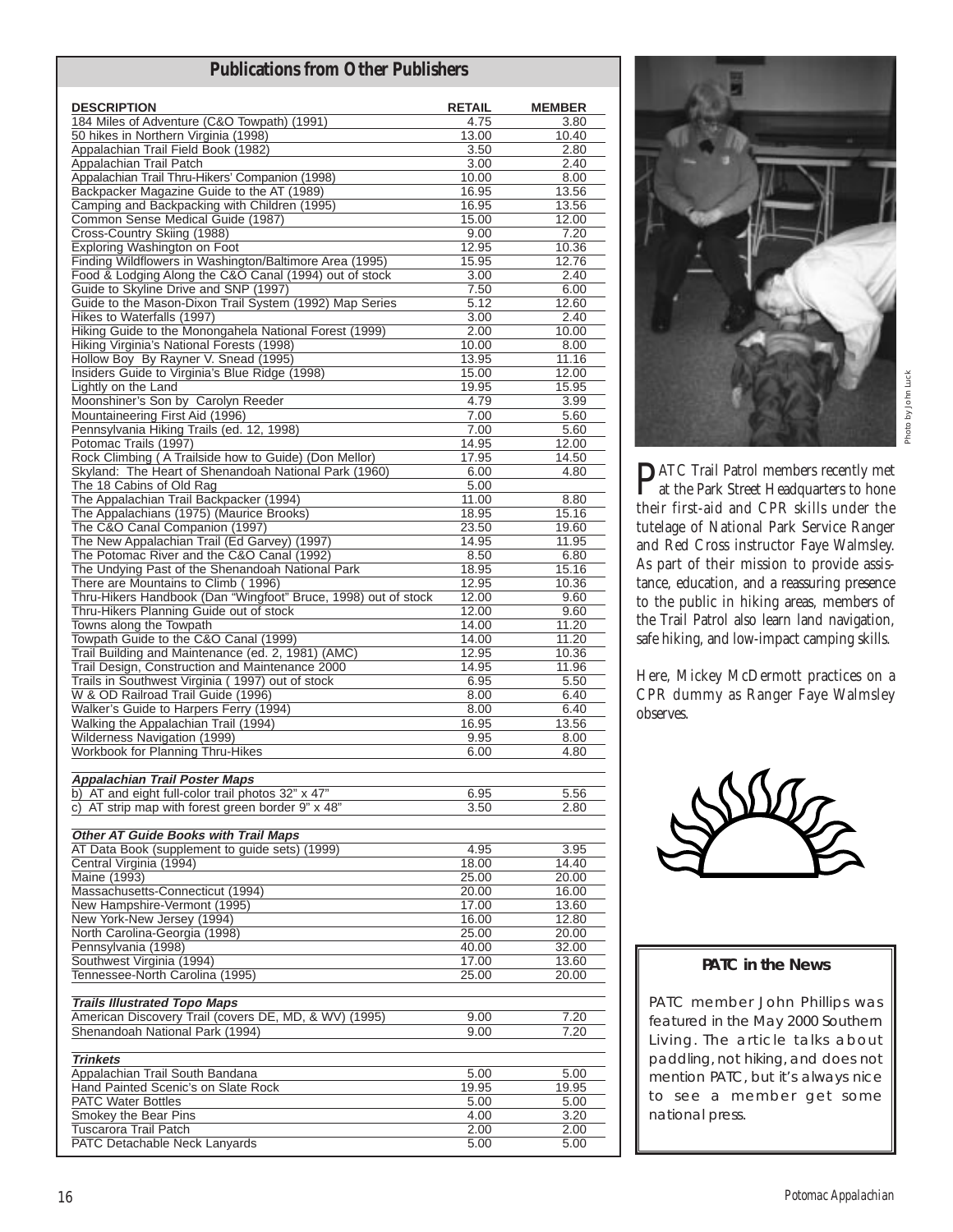| <b>TELEPHONE HOURS:</b><br>Monday - Thursday, 7:00 p.m. - 9:00 p.m.<br>Thursday - Friday, 12:00 noon - 2:00 p.m.<br>(703) 242-0693    Fax (703) 242-0968                                                                                                                                                                                                                                 |                                           | <b>SEND ALL ORDERS TO:</b><br><b>PATC</b><br>118 Park Street, SE<br>Vienna, VA 22180-4609 |                                                                                              |  |                                                                                                                                                                                                                                                                                                                                                                                            |                                                                                   |              |
|------------------------------------------------------------------------------------------------------------------------------------------------------------------------------------------------------------------------------------------------------------------------------------------------------------------------------------------------------------------------------------------|-------------------------------------------|-------------------------------------------------------------------------------------------|----------------------------------------------------------------------------------------------|--|--------------------------------------------------------------------------------------------------------------------------------------------------------------------------------------------------------------------------------------------------------------------------------------------------------------------------------------------------------------------------------------------|-----------------------------------------------------------------------------------|--------------|
|                                                                                                                                                                                                                                                                                                                                                                                          | Name<br><b>Shipping Address</b><br>Phone: | City                                                                                      | the control of the control of the control of the control of the control of                   |  | $\begin{tabular}{ c c c } \hline \rule[1ex]{1ex}{.4ex} \rule[1ex]{1ex}{.4ex} \rule[1ex]{1ex}{.4ex} \rule[1ex]{1ex}{.4ex} \rule[1ex]{1ex}{.4ex} \rule[1ex]{1ex}{.4ex} \rule[1ex]{1ex}{.4ex} \rule[1ex]{1ex}{.4ex} \rule[1ex]{1ex}{.4ex} \rule[1ex]{1ex}{.4ex} \rule[1ex]{1ex}{.4ex} \rule[1ex]{1ex}{.4ex} \rule[1ex]{1ex}{.4ex} \rule[1ex]{1ex}{.4ex} \rule[1ex]{1ex}{.4ex} \rule[1ex]{1ex$ |                                                                                   |              |
| Credit card orders (Visa or MasterCard only). Please have all<br>infomation ready when you call. Make checks payable to<br>the Potomac Appalachian Trail Club (PATC).<br>Do not send cash, stamps, or C.O.D. orders.<br>Please allow 3 weeks for delivery. Orders may be shipped by<br>UPS or First Class Mail.<br>Please include Shipping and Handling costs<br>to expedite your order. |                                           |                                                                                           | Order Subtotal<br>Up to \$10.00<br>\$10.01 to \$25.00<br>\$25.01 to \$50.00<br>Above \$50.00 |  |                                                                                                                                                                                                                                                                                                                                                                                            | SHIPPING AND HANDLING CHART<br>S & H Cost<br>\$2.00<br>\$4.00<br>\$6.00<br>\$8.00 |              |
| ITEM#                                                                                                                                                                                                                                                                                                                                                                                    | <b>QUANTITY</b>                           | <b>DESCRIPTION</b>                                                                        |                                                                                              |  |                                                                                                                                                                                                                                                                                                                                                                                            | <b>UNIT PRICE</b>                                                                 | <b>TOTAL</b> |
|                                                                                                                                                                                                                                                                                                                                                                                          |                                           |                                                                                           |                                                                                              |  |                                                                                                                                                                                                                                                                                                                                                                                            |                                                                                   |              |
| <b>METHOD OF PAYMENT:</b><br>Check or Money Order<br>⊔                                                                                                                                                                                                                                                                                                                                   |                                           |                                                                                           |                                                                                              |  |                                                                                                                                                                                                                                                                                                                                                                                            |                                                                                   |              |
| Visa or MasterCard<br>П                                                                                                                                                                                                                                                                                                                                                                  |                                           |                                                                                           |                                                                                              |  |                                                                                                                                                                                                                                                                                                                                                                                            |                                                                                   |              |
| expiration date (mth/yr.)<br>credit card number                                                                                                                                                                                                                                                                                                                                          |                                           |                                                                                           |                                                                                              |  | Shipping and Handling (see above)                                                                                                                                                                                                                                                                                                                                                          |                                                                                   |              |
|                                                                                                                                                                                                                                                                                                                                                                                          |                                           |                                                                                           |                                                                                              |  |                                                                                                                                                                                                                                                                                                                                                                                            |                                                                                   |              |
|                                                                                                                                                                                                                                                                                                                                                                                          |                                           |                                                                                           |                                                                                              |  |                                                                                                                                                                                                                                                                                                                                                                                            |                                                                                   |              |

# **Mike Karpie's Photo Tips: A Word About Film Processing Labs**

 $\Gamma$ irst a general rule: Any lab can ONLY be as good as its staff.

If the chemicals are kept fresh and properly mixed the quality of the resulting negatives is likely to be consistent. So what makes one lab better than another? The answer is simple, it's the people.

The greatest difference in quality usually occurs during the printing process. Any lab is capable of producing "machine" prints, prints that are made with a totally automated system.

The printing is done without any manual compensation for color casts or differences in exposure. When the film has been exposed properly and the scene is an average one, this process yields a good-quality print. When the lighting in the scene is abnormal,

such as back-lighting or a snow scene, the print will be less than adequate, even if the film was exposed perfectly when the photo was taken.

A good lab technician will recognize the negatives that require special compensation and will enter the corrections manually. For this reason, you are more likely to get better service in a local lab as opposed to a large discount lab. The chemicals and process are essentially the same, but the lab technician often has more control in the printing process. He/She also will have an interest in providing good service to the customer that he/she may be dealing with face-to-face.

So if you choose to go local, don't just pick a lab...pick a technician. Choose somebody who knows what they are doing and takes pride in their work. It helps to form a relationship with that person... when your pictures come out exceptionally well, be sure to tell the



printer how pleased you are. Once they begin to recognize you as an appreciative customer they will often bend over backwards to give you good quality photos.

### **Next month: Lenses: Part One**

The archive of "Photo Tips" and sample photos can be found at:http://www. geocities.com/mkarpie/tips.html ❑

*—Mike Karpie*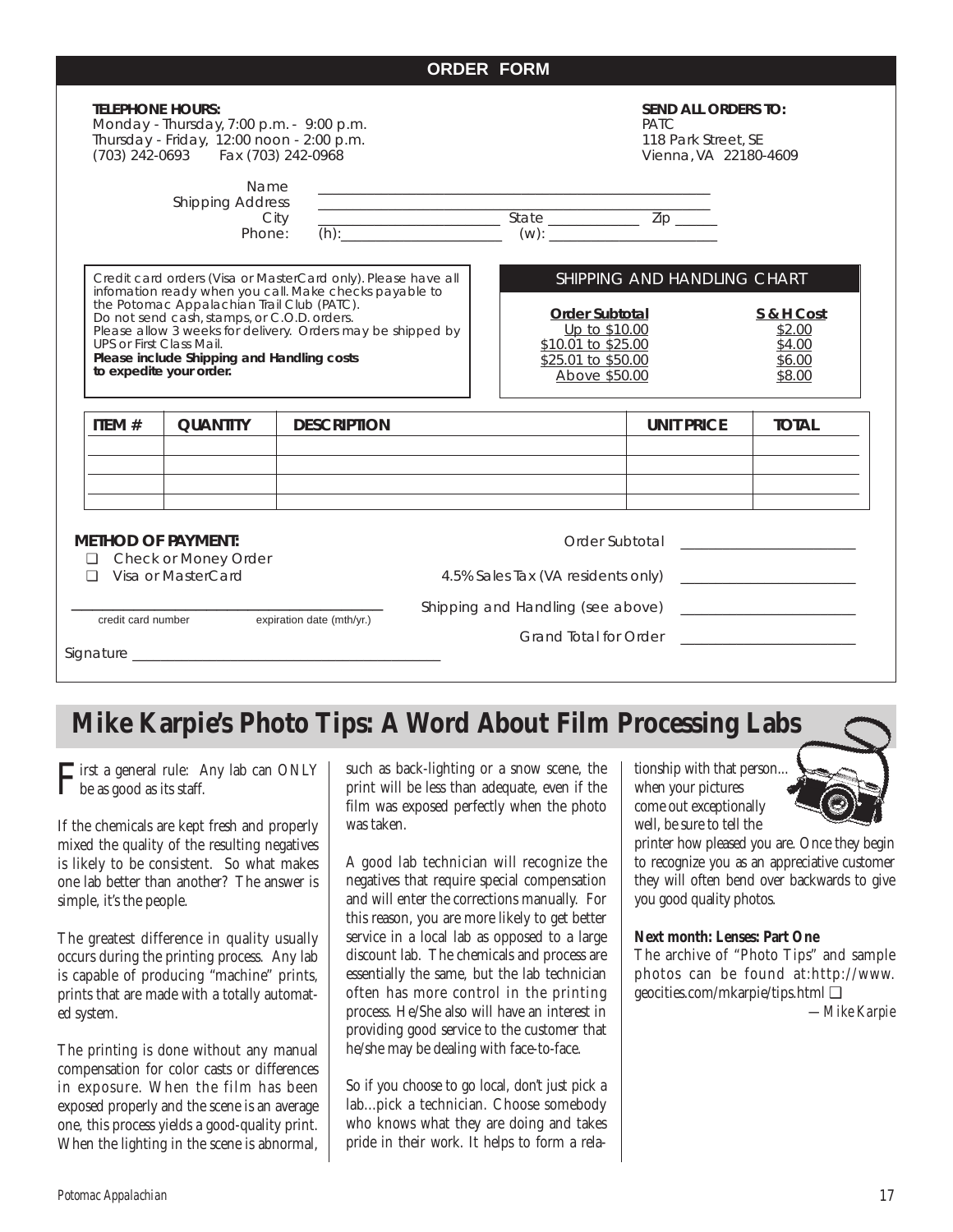## **Trailhead**

Take advantage of National Trails Day<br>on June 3rd to get out and hike some<br>of successive trails. With faceboom of your favorite trails. With fresh growth on trail verges, overseers could check to see if blazes are obscured or need repainting. Actually, no excuse is necessary to enjoy hiking the many the PATC area trails.

## **Passing The Gauntlet**

After fifteen years as district manager for the AT in SNP North District, George Walters has decided to pass the challenge to John McCrea. George says it is time for a younger generation to enjoy the rigors (some say it's Maureen's to-do list that got the best of him). George will still lead the Hoodlums Trail Crew on their monthly forays in the North District. Congratulations to John McCrea, you have big shoes to fill.

## **Chainsaw Workshop**

On 15 and 16 April PATC sponsored ATC 2000 Chainsaw Class at the Blackburn Trail Center. This was the first class for PATC conducted under the 1998 MOU between the ATC, USDA Forest Service and the National Park Service that met the basic criteria for chainsaw training and certification (one exception is that the Forest Service requires completion of a basic first aid course) of all three agencies and had instructors certified by the ATC. The seventeen participants were all members as well as trail maintainers of PATC, while the instructors were led by Shenandoah National Park's CT Campbell and assisted by the Park's Don Harvey and Roger Doval and PATC's Bernie Stalmann.

Future chainsaw workshops for maintainers will follow the same two-day curriculum. A half-day of classroom training followed by a half-day of hands-on instructor guided training on chainsaw operation, chain saw maintenance with emphasis on the bar and chain, techniques of limbing and bucking. The second day is dedicated to student field work skills using the saw. Certification is then based on successful completion of a take home exam, a size limitation for bucking, and completion of additional onthe-job training (OJT), if any, under the direction of a previously certified sawyer.

All had a great time at Blackburn and our

most gracious host Chris Brunton impressed the instructor staff with his culinary skills the Friday night before training. Esther Aulthouse did her usual great job of overfeeding us with great food during the weekend.

## **Shockeys Knob Relo**

During the first part of this year, the Cadillac Crew has been fortunate in having lots of help on its trail projects from student volunteers at the Severn and Key Schools, both located in Anne Arundel County, Maryland. There have also been several new signs erected on the Tuscarora Trail as a result of an Eagle Scout project supervised by Cadillac Crew old-timer Dave Pugh.

With all of the new trails already in place at Shockeys Knob, the focus has shifted to reblazing the trails and making plans for the grand opening scheduled for July 8th. The dedication ceremony, followed by dinner, will take place at 5:00 PM at the cabin of Dr. Byron Brill. Come out early to help with planned trail work or hike a marked short or long loop on the new trail. Contact Hop Long (301/942-6177 or the fslongs@erols.com) for additional details and directions.

## **AT Assessment In South District**

The assessment of the AT has begun in the South District of Shenandoah National Park. The purpose of the assessment, being performed by the Appalachian Trail Conference, is to inventory important trail features and evaluate and prioritize maintenance needs and costs. The section of AT passing through SNP is the only portion of the trail that has not yet been through this process. The first walkthrough, from Swift Run Gap to Ivy Creek Maintenance Hut, was completed in the middle of March and by the time this article goes to press, another third of the district will have been finished. The final portion of the assessment in the South District should be completed sometime this month. Karen Lutz of the Appalachian Trail Conference headed up the operation with assistance from Mark Grupe of the ATPO, several of our NPS partners, including Shawn Green and Roger Doval, and the PATC's District Trails Manager, Mike Karpie.

There will be a South District get-together at Schairer Trail Center June 3rd to celebrate National Trails Day. All South District Overseers as well as members of the Charlottesville Chapter and Southern Shenandoah Valley Chapter who are involved in trail work are invited to participate. Contact Mike Karpie for details and to RSVP. Phone: 540/538-1010, e-mail: bkpkr@erols.com

## **Hoodlums Busy In North District**

George Walters reports that North District Overseers and crews led by John McCrea, Bernie Stalmann and Dick Dugan were busy in March removing blowdowns from the AT. There was a minor ice storm in March, but not much damage to the AT reported. There was one notable outbreak of blowdowns near Compton Peak which Don Harvey and SNP crews cleared.

The Hoodlums celebrated St. Pat's Day in March with their annual "Irish" worktrip. Crewmembers cleared blowdowns on Pass Mountain and on the Tuscarora/Overall Run Trail and feasted on corned beef, Colcannon and Harp afterwards at Indian Run Hut. On Sunday, the crew joined scouts from Troop 128 in McLean, VA led by David Vollenweider to install check dams and stone waterbars on the Thornton River Trail.

Working with a group of students from Georgetown University's Outdoor Education Program in early April, hoodlum regulars George Walters and John McCrea built waterbars on the North District AT. The student crew, led by Matthew Sandiford, built ten sturdy rock waterbars north of Rattlesnake Point before the torrential rains came! The group stayed at Gravel Springs Hut where they were greeted with an evening snowstorm. Early spring in SNP brings many surprises!

Also in April, the Hoodlums started building new tread for the AT relocation on the south side of Compton Peak. Pick mattocks and McLeods were flying as several hundred feet of tread took shape. The crew dislodged boulders and dug up laurel roots a' plenty. What was the reward for this good day's work? How about a N'arlins Cajun feast of blackened chicken,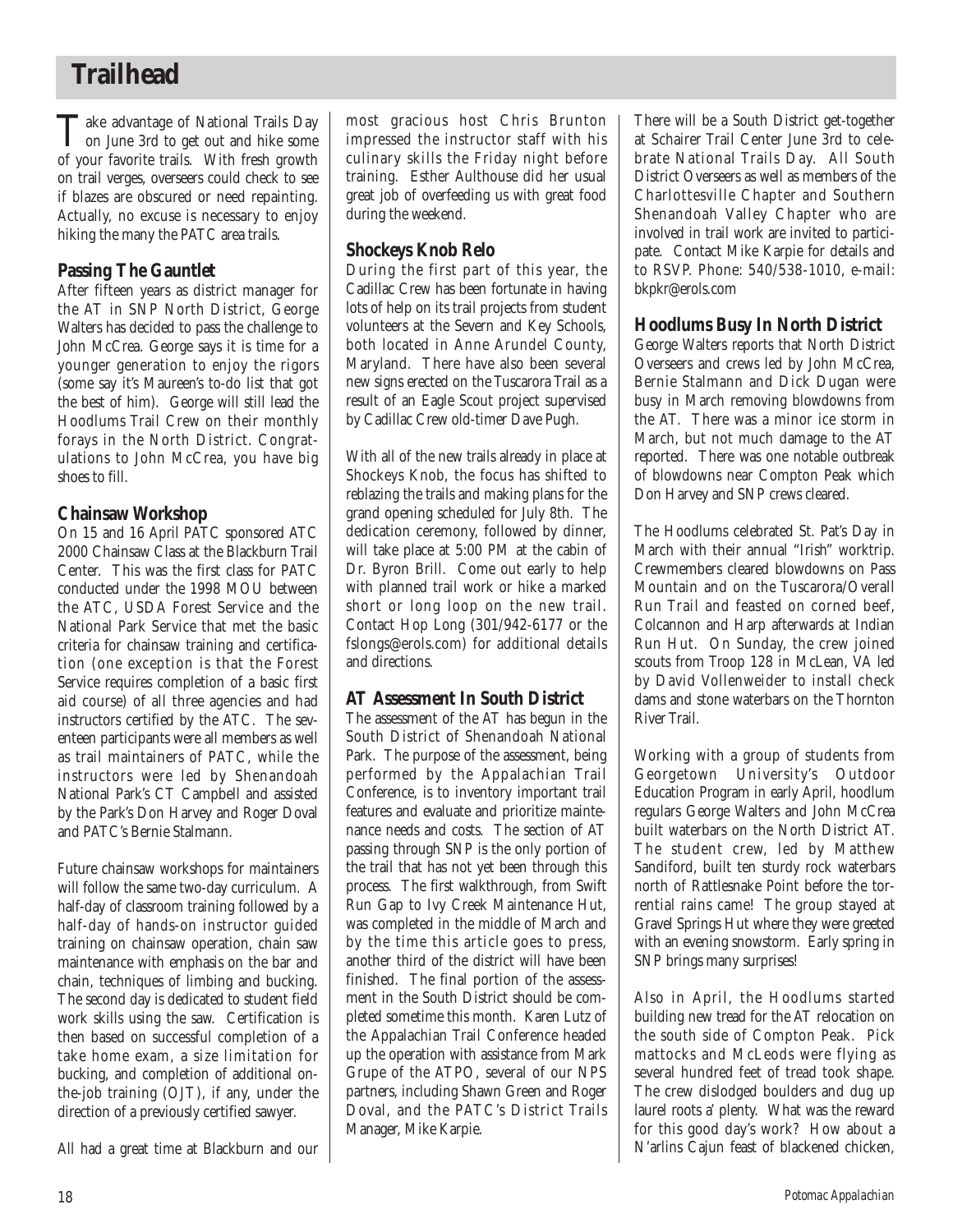## **Trailhead**

file gumbo, shrimp jambalaya and homemade pecan pie at Indian Run Hut! All washed down with some Buckwheat Zydeco and Voodoo Blackened Lager!

## **84 Trees?**

The Blue and White Crew must've prayed to the right rain God in April. The Crew spent the weekend of the 15th and 16th clearing overwinter deadfall from Wilderness Trails in the Nicholson Hollow area. The threatening weather cleared miraculously during work hours (Saturday and Sunday) but drenched Shenandoah when the saws weren't buzzing. Eighty-four trees were cut from nine trails in the northern part of the District. The Blue and White feast was held at the Rock Spring Cabin.

The Crew, and District Managers Kerry Snow and Charles Hillon, welcome Dan Dueweke as new District co-Manager for Side Trails in the Central District. Dan has been the overseer of the Laurel Prong Trail, and is currently overseeing the AT section from Thornton Gap to Mary's Rock (sometimes referred to as Myron's Trail). Dan has been a regular on Blue and White trips for the last several seasons. He brings a load of energy and enthusiasm to the position. We're looking forward to more improvements in the District in the upcoming season.

## **Wise Choice**

Forecasted rain held out just long enough in early April for the Cadillac Crew to put in a good Saturday on the Sugarloaf Northern

## **Volunteers - Appointed May 8, 2000**

# **Trail District Manager**

## **Trail Overseers**

Andy Halls Cabin John Trail

John Christian Adams White Rock Cliff Trail Bradley Boulevard to Democracy Boulevard

**Shelter Overseers**<br> **Tom Jorgensen co-overseer** 

Ivy Creek Maintenance Hut - SNP

District Manager for SNP North AT



## **Tails from the Woods by George Walters**

Peaks Trail rehab project. As the crew retired to a nearby campground, the skies opened up and a cold wind tested the crew's resolve. Not to worry, Trudy Thompson offered the accommodations of her folks home about 15 minutes away near Leesburg. The crew made one of the quickest decisions they ever made, packed up in three minutes, and invaded the Tommy Thompson home in short order.

A wise choice as it rained all evening with heavy winds, just the kind of environment that renders a tarp totally ineffective. The morning brought thirty degree temps with a light snow covering the ground. A wise choice indeed! As the crew returned to complete the job at Sugarloaf, Randy and Yuko, new crew members, were told not to expect these fine accommodations on future work trips.

## **Openings For Summer Crews**

Heidi Forrest reports there are still some openings for the Massarock and SNP Summer Crews. If you are interested in a week outdoors getting some serious exercise and learning about trail maintenance, contact Heidi at 703/242-0315 or heidif@erols.com.

Please send any interesting tale, technical advice, individual or group accomplishments, and trail maintenance questions to Trailhead, c/o Jon Rindt, 621 Skyline Forest Drive, Front Royal, VA 22630 or to jkrindt@erols.com. ❑



**Don't let the heat get to your head. Remember the deadline for the July issue of the** *PA* **is 1 June. See the Forecast for submission details.**